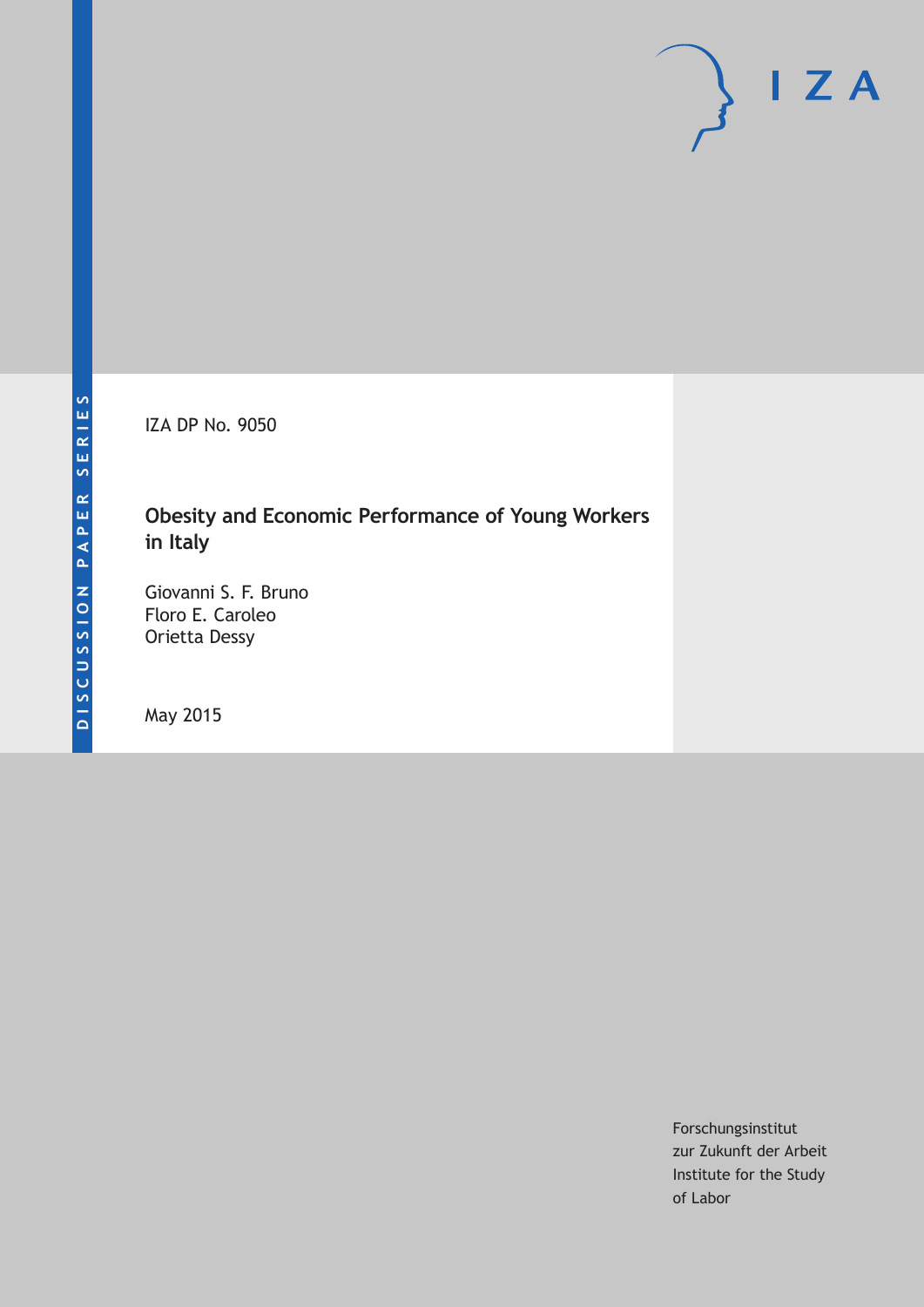# **Obesity and Economic Performance of Young Workers in Italy**

### **Giovanni S. F. Bruno**

*Bocconi University, Milan*

### **Floro E. Caroleo**

*University of Naples "Parthenope", CRISEI and IZA*

### **Orietta Dessy**

*Cà Foscari University, Venice and Catholic University, Milan*

Discussion Paper No. 9050 May 2015

IZA

P.O. Box 7240 53072 Bonn Germany

Phone: +49-228-3894-0 Fax: +49-228-3894-180 E-mail: iza@iza.org

Any opinions expressed here are those of the author(s) and not those of IZA. Research published in this series may include views on policy, but the institute itself takes no institutional policy positions. The IZA research network is committed to the IZA Guiding Principles of Research Integrity.

The Institute for the Study of Labor (IZA) in Bonn is a local and virtual international research center and a place of communication between science, politics and business. IZA is an independent nonprofit organization supported by Deutsche Post Foundation. The center is associated with the University of Bonn and offers a stimulating research environment through its international network, workshops and conferences, data service, project support, research visits and doctoral program. IZA engages in (i) original and internationally competitive research in all fields of labor economics, (ii) development of policy concepts, and (iii) dissemination of research results and concepts to the interested public.

IZA Discussion Papers often represent preliminary work and are circulated to encourage discussion. Citation of such a paper should account for its provisional character. A revised version may be available directly from the author.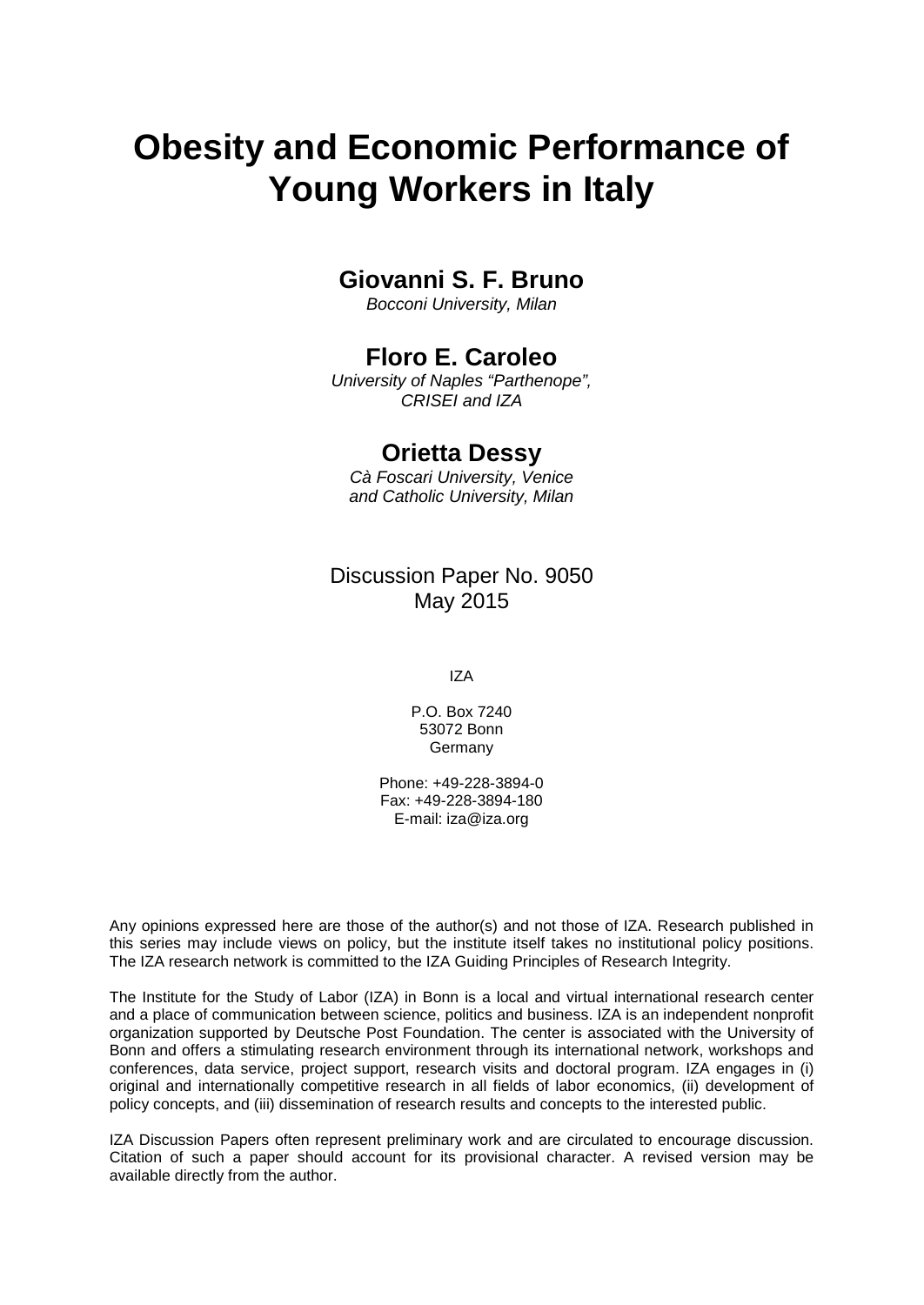IZA Discussion Paper No. 9050 May 2015

## **ABSTRACT**

### **Obesity and Economic Performance of Young Workers in Italy**

In this paper we explore recent ISFOL-PLUS 2006-2008-2010 data available for Italy about height and weight of young workers with the purpose of analysing the relationship between measures of obesity and measures of economic performance. Among the latter, we introduce job satisfaction, both overall and for nine specific aspects, which has not been previously considered in the literature on the effects of obesity. Interestingly enough, we find that BMI does not discriminate young workers with respect to their job earnings, but it does affect negatively young workers' job satisfaction with important gender effects.

JEL Classification: J28, J81, I14

Keywords: obesity, overweight, body mass index, job satisfaction, gross income

Corresponding author:

Floro Ernesto Caroleo Department of Business and Economics Studies University of Naples "Parthenope" Via Generale Parisi n. 13 I-80133 Napoli Italy E-mail: [caroleo@uniparthenope.it](mailto:caroleo@uniparthenope.it)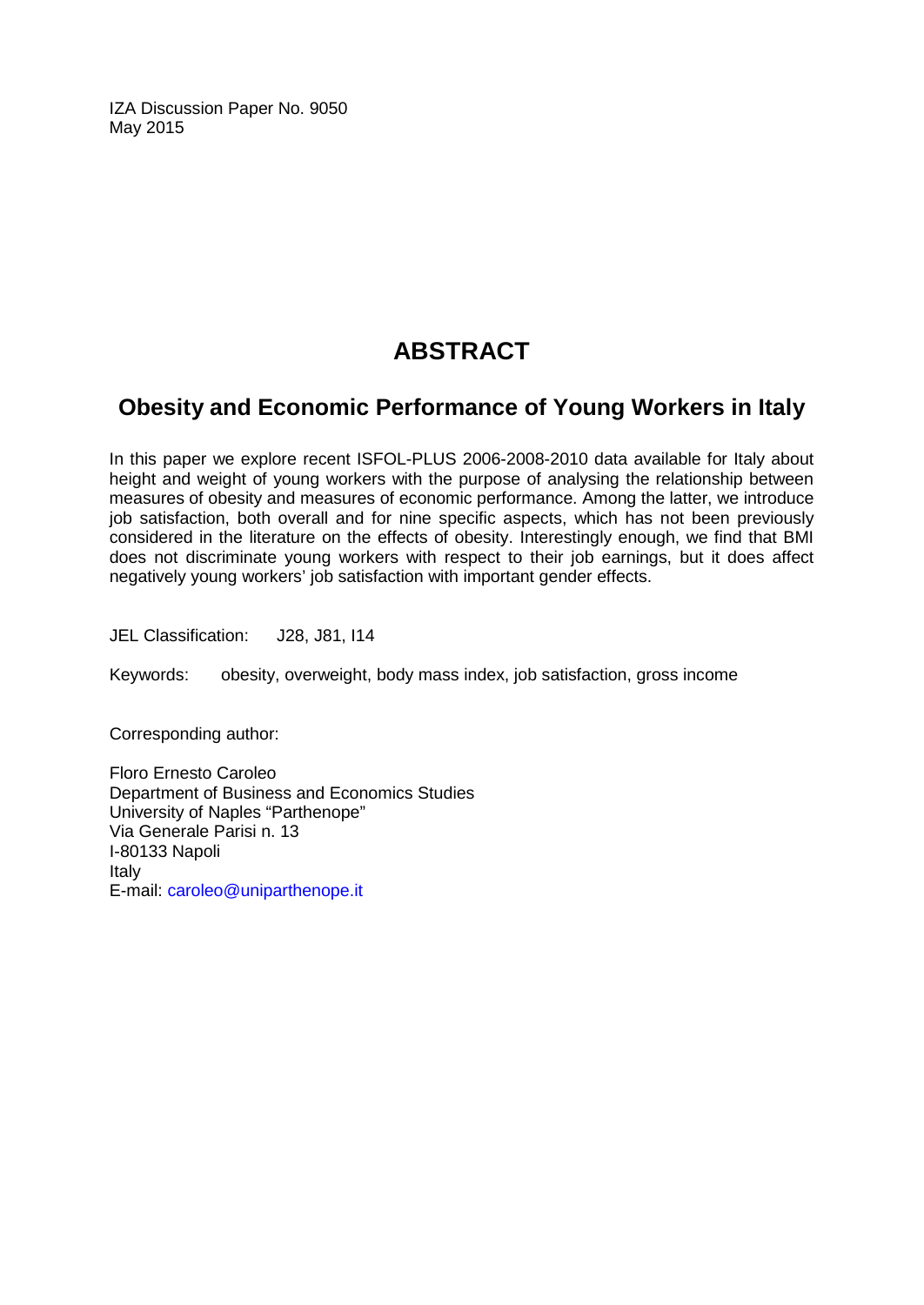#### 1 Introduction

It is a well-known fact that obesity is nowadays one of the most important public health concerns: obesity is a risk factor for numerous health problems and many chronic diseases and its prevalence has increased by  $10-40\%$  in most European countries over the last decade (WHO (2003)). Moreover, obesity affects not only adults but also teenagers and children, especially in southern Europe (IOTF (2002),IOTF (2003)).

For all these reasons, it is important to assess both the determinants and the consequences of obesity. The effects of obesity on labor market outcomes for the US have been established in a large number of studies. One of the most robust findings is that obese women tend to earn less than their non-obese counterparts and that there are differences by ethnicity and/or race (Cawley (2000), Cawley (2004)). Wage and occupational effects for men are less dramatic. The evidence available for Europe is overall consistent with what found for the US, although the differences found among countries can be explained either with cultural aspects or with the methodologies applied. One fundamental issue in this literature is in fact the endogeneity of obesity. Obesity might lower wages by lowering productivity or because of workplace discrimination. But at the same time low wages might cause obesity because poorer people consume cheaper, more fattening foods. Moreover, unobserved variables might cause both obesity and low wages. This problem has been dealt with in many different ways in the literature, according to the information available and the estimation method applied.

In this chapter we present recent evidence for Italy, a country for which to our knowledge no previous analyses on obesity are available. The originality of our approach consists in taking into account not only the usual quantitative measures for evaluating the labor market outcome of people overweight (wages and probability of having a job), but also a number of qualitative aspects of the job that previously have not been considered.

Our effort is to open the analysis of the consequences of obesity on the labor market to a recent multidimensional perspective adopted by a number of international institutions (the United Nations Millennium Declaration, approved by the UN Assembly in September 2000; ILO, in its school to work transition survey, as explained in Elder (2009); Lisbon Agenda, 2000; Eurofound (2007) and Eurofound (2012)) for evaluating jobs. Indeed, undertakings have been made not only to increase employment, but also to improve its quality. The question therefore arises as to whether obese workers can be discriminated against not only in terms of probability of being hired or in terms of wages but also for the quality of their jobs.

In this paper we attempt to answer this question, focussing on the quality of jobs among young workers as reflected by their own perceived job satisfaction levels. In fact, although workers' job satisfaction has been widely analysed by sociologists and industrial psychologists, it also conveys useful information about economic life and labour market decisions that should not be ignored (Freeman (1978); Eurofound (2007)).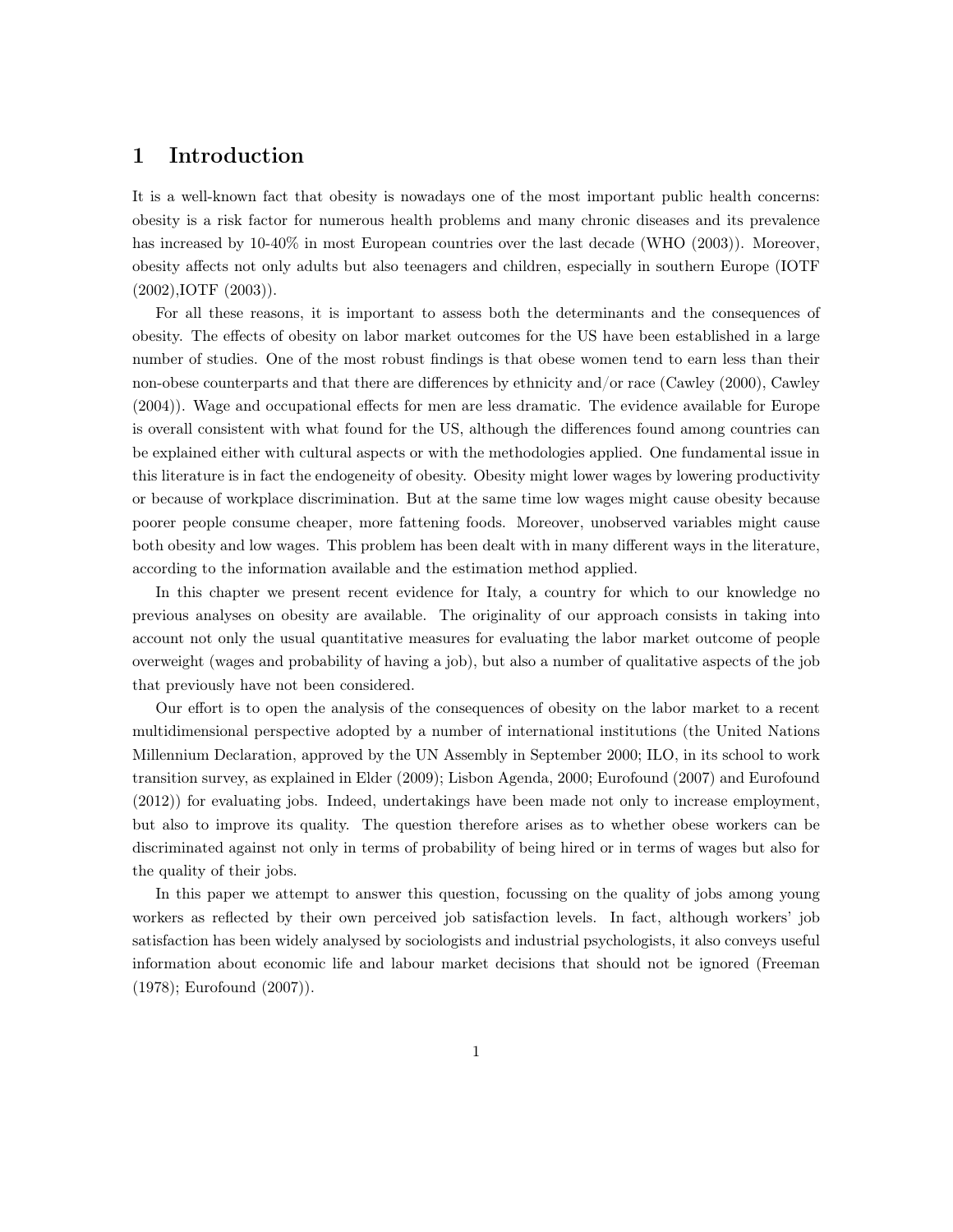Job satisfaction is a subjective measure of how people feel about their job. Broadly speaking, it can be thought of as a multidimensional construct involving subjective aspirations and objective opportunities. In this paper we focus on so-called cognitive job satisfaction, which is the extent of the individual's satisfaction with particular aspects of their jobs, such as the work environment, work organization, duties, protection against sickness, accident and industrial injury, career perspectives, pay, competence and skills development, and job security.

Not only is job satisfaction useful as a proxy for job quality, but also for the following two reasons. First, it increases job productivity (Hamermesh (1997)) and therefore firm productivity (Oswald (1997)); and second it improves social welfare, as it is extremely closely correlated to overall individual happiness and well-being (social life, family, etc.) (Addabbo and Solinas  $(2012)$ ). <sup>1</sup>

For our analysis we use the 2006-2008-2010 panel collected by the Institute for Workers' Professional Development (Istituto per lo Sviluppo della Formazione Professionale dei Lavoratori, ISFOL) in the Participation, Labour, Unemployment Survey (PLUS). This data set has a number of advantages for the purposes of our research: 1) it is a panel, and as such it allows us to treat unobserved heterogeneity across workers, which is crucial when working with models of personal evaluation; 2) it covers a time period that is subsequent to the introduction of labour market reforms meant to improve the labor market performance of young workers in Italy; 3) it includes self-declared measures of height and weight, that allow the construction of the Body Mass Index (BMI) to classify individuals as obese or not, as in most of the previous literature; 5) it presents a unique wealth of information about selfdeclared satisfactions on an uncommonly large number of job-aspect satisfactions. More specifically, we observe nine dimensions of job satisfaction, whereas for other countries' data far fewer levels are available (for example four in Green and Heywood (2011); five in de Graaf-Zijl (2012)). As a classical measure of labor market outcome we also consider wages.

Endogeneity of obesity could be an issue also in a job-satisfaction model, although the reason why this may be so is less obvious than in a wage equation. It may be for example that latent individual traits affect the eating habits of an individual along her/his well-being in the work-place. There could be also an inverse causality effect if bad conditions of work and low job satisfaction may bring about a change in the diet for an individual. A this stage of the analysis, we do not pursue the endogeneity issue beyond an attempt to control for correlated latent heterogeneity.

Our findings are the following. We find that for young people in Italy the wage-penalty of obesity is never existent. Conversely a job-satisfaction effect of obesity clearly emerges and the aspects of job satisfaction for which obese men and women are dissatisfied are different.

The chapter is organised as follows: in Section 2 we revise the existing literature on the consequences in the labor market of obesity, mainly in the European countries. Section 3 describes our data. Section 4 presents the econometric analysis and Section 5 concludes. Tables are relegated into an appendix.

<sup>1</sup>For other analyses of job satisfaction, in particular related to contractual characteristics of workers, see for example van Praag et al., 2003, for Germany; de Graaf-Zijl (2012) for the Netherlands; A. Booth and Frank (2002), Bardasi and Francesconi (2004) and Green and Heywood (2011)for the UK; Bruno et al. 2013 for Italy.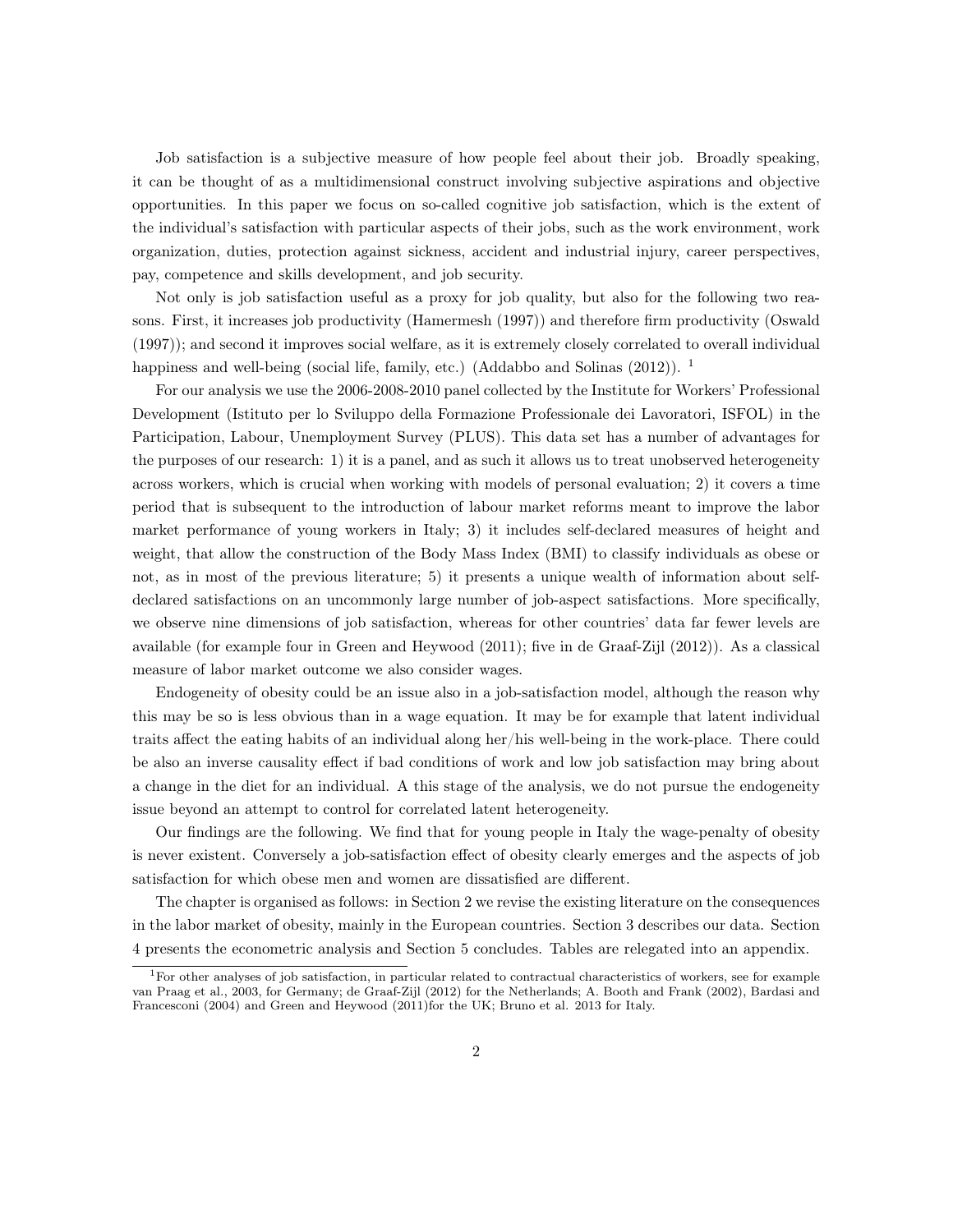#### 2 The literature

The analysis of the economic consequences of obesity in the labor market has quite a long story. Obesity is one way of measuring and taking into account the physical attractiveness of individuals considered for the first time in economics by Biddle and Hamermesh (1994), Biddle and Hamermesh (1998). Since then, the empirical research has followed two different strands: one is to construct subjective measures of beauty, a concept that is difficult to quantify since it is exquisitely subjective; the other is to work with more objective measures of beauty, based on the observation of height, weight, fat mass, BMI, or other quantifiable aspects of perceived physical attractiveness<sup>2</sup>.

In this chapter we follow the second strand of the literature, therefore in this section we will briefly survey the economic literature on obesity, focussing on the European case.

The evidence about the economic consequences of obesity in the European countries covers mainly the last decennium and a limited number of countries: UK (Sargent and Blanchflower (1994), Morris (2006)); Germany (J. Cawley and Lillard (2005)); Finland ( Sarlio-Lahteenkorva and Lahelma (1999)); Denmark (Greve (2005)) and Germany (Caliendo and Gehrsitz (2014)). In the work by Sargent and Blanchflower (1994), hourly earnings of women at age 23 are found to be lower conditioned on being obese at age 16, but no such a relation is found for men. More recently, Morris (2005), Morris (2006) shows that body mass index (BMI) has a positive and significant effect on mean hourly occupational earning in males and a negative and significant effect in females, although the association for males is not robust across different specifications. However, after using the mean BMI (and/or the prevalence of obesity) across individuals living in the same health authority area as an instrument for individual BMI, he finds no statistically significant effect, either for men or for women. In Finland, obese females are found to have lower income levels than non-obese ones, but that is not the case for males (Sarlio-Lahteenkorva and Lahelma (1999)). The empirical evidence for Germany shows that obesity is negatively associated with wages, both for men and for women (J. Cawley and Lillard (2005)). Finally, preliminary evidence for Denmark shows a negative effect of obesity and overweight on employment for women, while for men overweight seems to have a positive effect on employment (Greve (2005)).

On the other hand, there are some comparative studies across the European countries carried out on the 1998-2001 waves of European Community Household Panel (ECHP) that find contrasting results according to the methodology of the analysis carried out. Villar and Quintana-Domeque (2006), Brunello and d'Hombres (2007) and V. Atella and Vuri (2008) analyze the effect of BMI on wages in Europe. With their descriptive evidence, Villar and Quintana-Domeque (2006), find overall no wage or gender effects in Europe, however the heterogeneous correlations found across countries can be explained with cultural or institutional settings (collective bargaining coverage, provision of health insurance by employer, prevalence of obesity in the country, and social interactions). Brunello and

<sup>2</sup>For a recent analysis of the relationship between subjective and anthropometric measures of attractiveness see Oreffice and Quintana-Domenque (2014)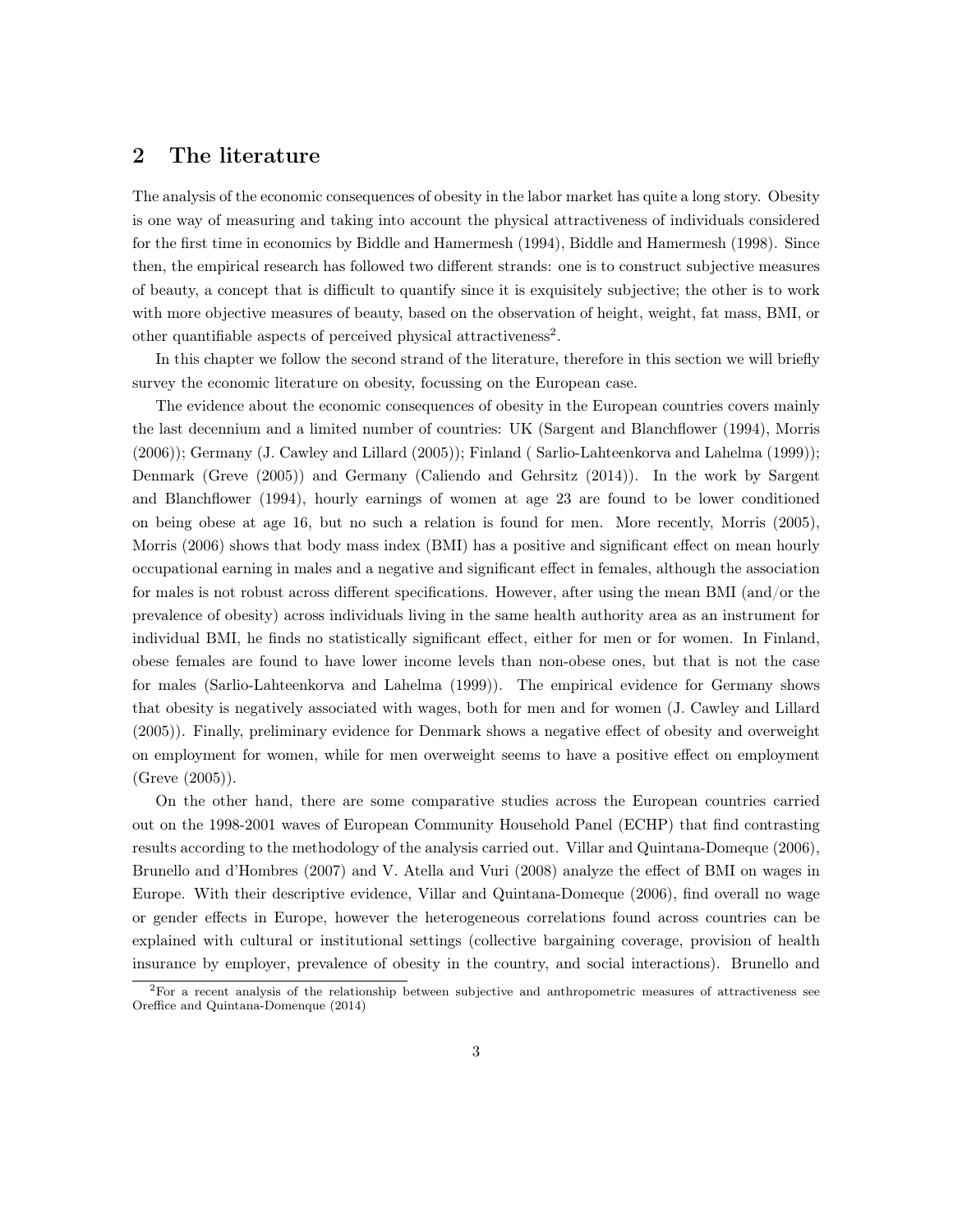d'Hombres (2007) instead, pooling all the countries together, find that the association between BMI and wages is negative for women, and positive for men. Using BMI from biological family members as an instrument for individual BMI, they report a negative effect of BMI for both men and women and therefore no gender effect. Interestingly enough, Brunello and d'Hombres (2007) highlight a geographical effect: obese workers pay a wage penalty in 'olive belt' countries (Spain, Greece, Italy, Portugal) and earn a positive premium in 'beer belt' countries (Austria, Ireland, Denmark, Belgium, Finland). Controls for country-GDP per capita and temperature seem to explain this evidence as follows: in worm countries obese people are less productive than in cold countries and this explains their lower wages. On the same data V. Atella and Vuri (2008) apply an original method: quantile regression with instrumental variables. They also find high heterogeneity in Europe as the relationship between obesity and wages changes across countries and wage quantiles, but in their case cultural, environmental or institutional settings do not seem to be able to explain differences across countries. According to V. Atella and Vuri (2008) the observed differences across countries are therefore due to a pure discriminatory effect hypothesis.

Sousa (2005) and Villar and Quintana-Domeque (2006) focus on the probability to be employed for obese people. Sousa (2005) applies the propensity score technique (matching estimator) in order to assess the causal effect of BMI on the successful outcome in the labor market. Pooling all the countries together, she finds that the average treatment effect for those having a BMI above 25 decreases labor force participation for women, whereas it increases male labor force participation. Villar and Quintana-Domeque (2006) instead find no employment or segregation effects with their descriptive analysis.

Finally, there is a recent study by P. Lundborg and Lindgren (2007) carried out on the 2004 wave of the Survey of Health, Aging and Retirement in Europe (SHARE) where the authors analyze the effect of obesity on employment, hours worked and hourly wages in 10 European countries for people aged 50 and above. Pooling all the countries together and using as instrumental variables birth order and the sibling sex composition of the respondent, they find that obesity is negatively associated with being employed for both men and women and with female hourly wages. They also observe heterogeneity across EU-countries: the effects of obesity on employment are bigger for men in Southern or Central Europe whereas the effects on wages are worse for women in Central Europe.

The purpose of our paper is to study this issue for Italy, focusing on young people. To our knowledge no previous studies for this country have been carried out.

#### 3 The data

Our empirical analysis is based on micro-data collected by ISFOL in the Participation, Labour, Unemployment Survey (PLUS). This survey, started in 2005, consists in a sample of about 38,000 workingage people interviewed by telephone. Detailed personal data, information about education, family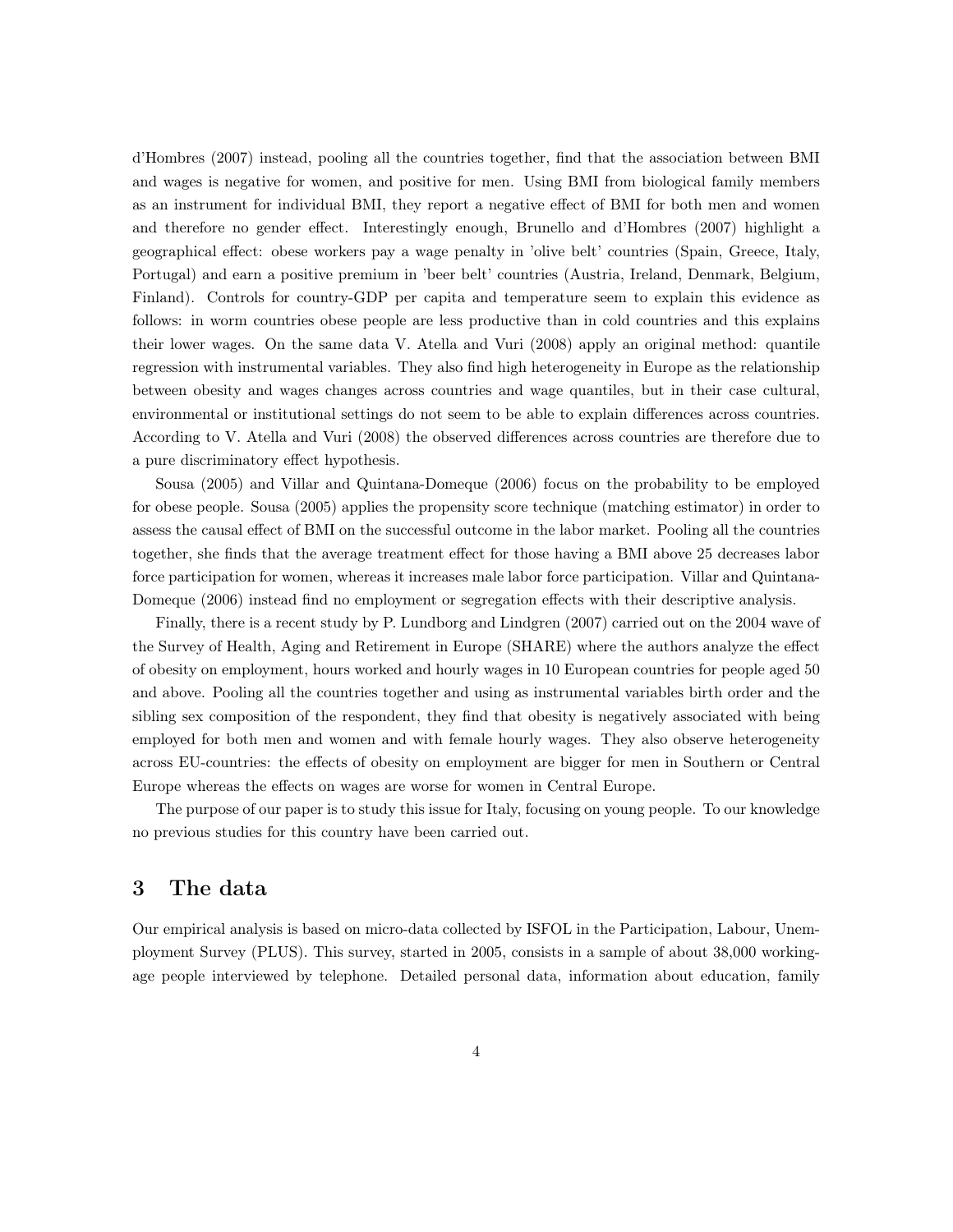background, occupational characteristics and job search condition are collected<sup>3</sup>.

In methodological terms, the representativeness of the sample follows exactly the same criteria as the national survey carried out by the Italian National Institute of Statistics (ISTAT): the Labour Force Survey (LFS). But the general purpose of the PLUS questionnaire is also to record people's self-perceptions about different aspects of their lives, and especially of their jobs, thereby completing the canonical information available in the LFS. In our analysis we use the longest 2006-2008-2010 panel version available for taking advantage of the longest working history of individuals. We focus on the population of young working people, selecting the sample of people aged between 15 and 35 years. The choice of this high upper bound for age is due to the evidence that in Italy exit from school/entrance into the labour market is often delayed, and hence the category of young workers is wider than in other countries. The sample does not include immigrants (identified as those without Italian citizenship) and those working for the armed forces. Table 1 reports same basic characteristics of the sample.

The ISFOL-PLUS is a balanced panel of 6820 observations, 38% men and 62% women. In 2010 the survey has collected information about height and weight<sup>4</sup>, and also on some healthy behaviors of individuals such as sport practice and smoking. In particular, from height and weight we can calculate the BMI defined a persons's weight in kilograms divided by the square of her height in metres (*kg/m*<sup>2</sup>). Using the World Health Organisation (WHO)'s classification we classify an individual as

- Overweight if her/his BMI is greater than 25 and smaller than 30,
- Obese if her/his BMI is greater than or equal to 30

Accordingly we generate the dummy *overweight*, which is unity when 25 *< BMI <* 30 and the dummy *obesity*, which is unity when  $BMI \geq 30$ .

Table 1 shows some descriptive statistics both for the overall and the estimation sample of height, weight and BMI. As we can see men are on average taller and fatter than women, with a BMI of 23.59 versus 21.67 of women, and a percentage of 23% with *BMI >* 25 compared to 13% of women. Since we observe individual *weight* and *height* only for 2010 we have to restrict to this wave for estimation. As a result, more than half observations are lost in the estimation sample. Also, a small portion of this data loss is due to missing values in 2010. Interestingly enough, though, means and standard deviations in the estimation sample are very close to those of the complete sample, indicating that sample selection does not seem a serious concern for these data.

All the workers in the panel report their job satisfaction in each of the three years (2006, 2008 and 2010) both overall and in nine dimensions, available as answers to the following questions: "Overall, what is your level of satisfaction with respect to: 1) work environment (relationships with colleagues and superiors); 2) work organisation (timetable, shifts, overtime, holidays); 3) duties; 4) content of

<sup>3</sup>For a complete description of the survey see Mandrone (2012)

<sup>4</sup>Height and weight are self-reported, and as such (see Danubio et al. (2008)) can lead to misclassification of the prevalence of obesity since the participants overestimate or underestimate height, weight and/or both, and such misclassification vary according to gender and age.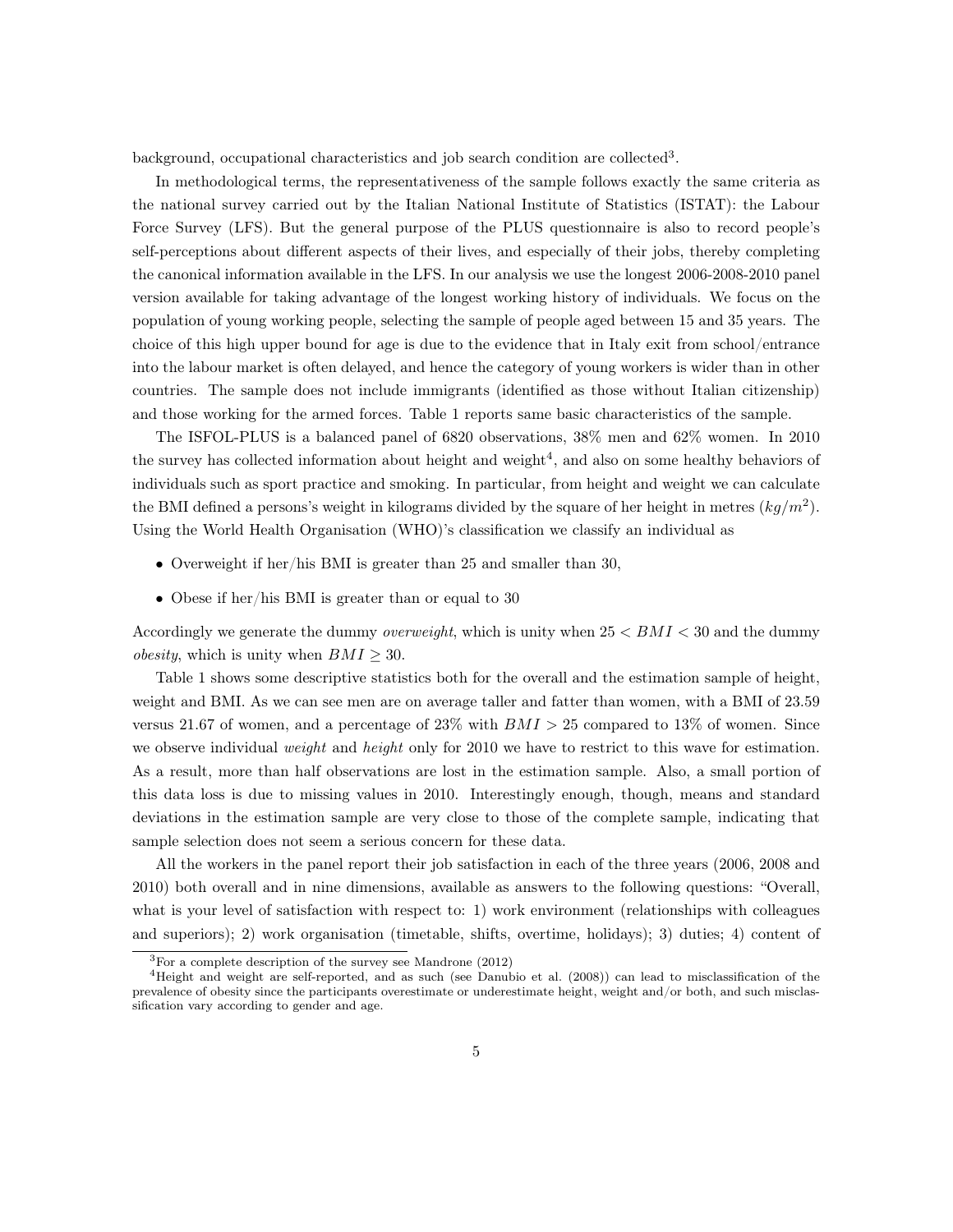job; 5) protection against sickness, accident and industrial injury; 6) career perspectives; 7) pay; 8) competence and skill development; 9) job-stability". Responses are self-evaluations at four possible levels, which we have re-ordered homogeneously for increasing intensity as follows: low, medium-low, medium-high, high. The 'do not know' and 'not applicable' options have been eliminated from the sample.

As already remarked, we observe individual *weight* and *height* only for 2010, and so our empirical analysis is restricted to the 2010 wave of the ISFOL panel. Nonetheless, we try to exploit the panel information by including the group means of the time varying explanatory variables observed also in the previous waves in order to model correlated unobserved heterogeneity. Then, we use the available information on personal and family characteristics as explanatory variables. These variables comprise: sex, age, age squared, education (three groups: primary, secondary and tertiary education), region of residence (four macro-areas: North-West, North-East, Centre, South and Islands), three type of contracts (permanent employment, temporary employment, other temporary arrangements introduced by the recent labor market reforms), occupation (3 groups: high-medium-low skilled), sectoral membership (5 groups: agricultural, manufacturing, construction, trade and food, services) and a dummy variable that is unity if the individual has kids, the number of family components and its square.

Gross annual earnings are computed by ISFOL in order to make the information on work income homogeneous across contracts. In fact, in the original data, workers report annual or monthly wages according to the contract typology of their job. Unfortunately, due to the information available, no better homogeneous measures for labor earnings can be constructed.

#### 4 Empirical analysis

Our research question is to examine the effects of *overweight* and *obesity* on job satisfaction (overall and in the nine aspects of job satisfaction provided by the ISFOL panel data). We also implement a wage equation to evaluate their effects on job earnings. All models include the same control variables: personal and family characteristics and, to control for correlated latent heterogeneity, the group means of the explanatory variables that are both time-varying and observed over the three waves. Caution should be exerted in interpreting our estimation results as causal effects, though, since the group means can accommodate only the time-invariant latent heterogeneity components that are correlated with a subset of control variables one that excludes *overweight* and *obesity.*

The estimation strategy is based on the Van Praag's probit OLS estimator (see Praag and i Carbonell 2004 and Praag and i Carbonell 2006 and, for an application to the ISFOL PLUS data, Bruno, Caroleo, and Dessy 2014 ). The estimation sample is of at most 2903 individuals with 1168 observations for males and 1735 for females.<sup>5</sup>

<sup>5</sup>The estimation sample slightly varies depending on the satisfaction variable. The actual sample sizes are reported in the Tables.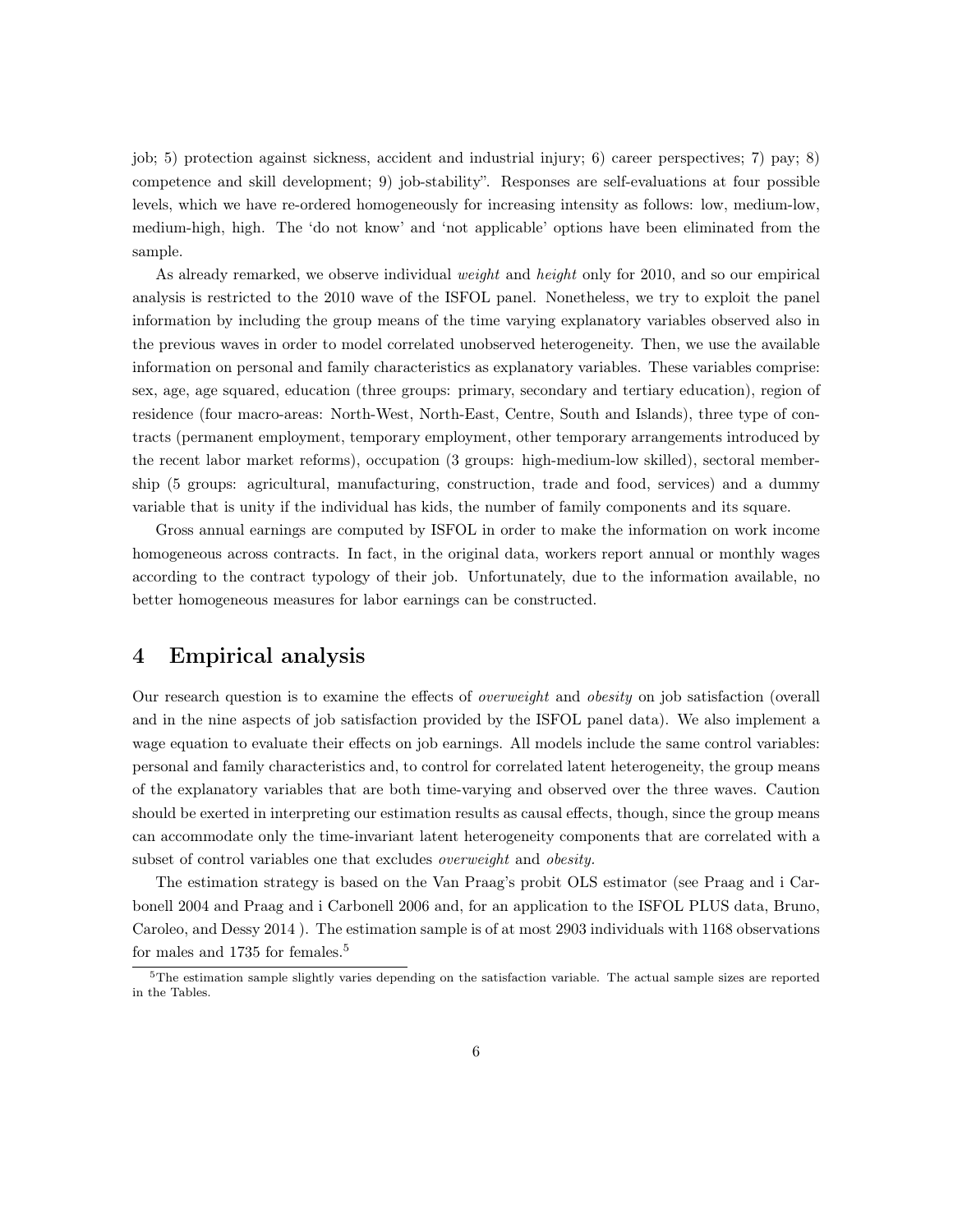Estimation results are in Tables 2-4. For each categorical variable we include the full set of dummies, excluding the reference category. So, the reference individual has a permanent contract in the agricultural sector, is high skilled, lives in the North-West of the country, does not have kids, has the lowest level of education and is of normal weight. Table 2 reports the estimation results for the regression model pooling males and females. It includes a gender dummy that is unity if the individual is a male. Tables 3 and 4 report results for the males and the females subsamples, respectively.

Focusing on the results from the pooled model in Table 2, we observe that the two measures of excess body fat exert almost always a negative impact, which is significant only in a few cases though: *overweigh*t individuals have significantly lower satisfaction over organization of work times, while obese individuals are significantly dissatisfied with their career opportunities and development of skills.

It seems likely that the sporadicalness of significant results in Table 2 may be the consequence of gender heterogeneity and, indeed, looking at the separate male and female subsamples shows that this is the case. Results for men in Table 3 show that the set of satisfaction aspects where being overweight exert a significantly negative impact, in addition to organization of work times, includes work environment, work duties, pay and skills. Obese men are significantly dissatisfied over development of skills and job stability only, and significantly satisfied over work duties, which is admittedly quite difficult to explain. From results in Table 4 we see that the being overweight is relatively less distressful for women than for men, while the reverse is true for obesity. Overweight women, in fact, are never significantly dissatisfied and, likewise obese men, are actually significantly satisfied over work duties. Obese women, instead, are dissatisfied over work duties and also over career opportunities.

Overall job satisfaction is not affected by either obesity or overweight for all the samples considered.

Heterogeneity between males and females is observed also for the satisfaction impact of another unhealthy behavior: smoking. Smoking has almost always a positive satisfaction impact for men, which is significant in the cases of satisfaction for work environment, organization of times, work duties and overall job-satisfaction. There is the exception of a significantly negative impact of smoking on the satisfaction over job safety (protection). For females smoking has never a significantly negative satisfaction impact. It has a significantly positive impact in the cases of satisfaction over content of job, job safety, job stability and overall job satisfaction.

Having kids has an ambiguous effect on the different aspects of job satisfaction, but it is more often significant and sizeable for women than for men. There is the notable exception, though, of a negatively significant overall job satisfaction impact for men where in contrast the same coefficient is insignificant for women. Low skilled males are significantly less satisfied than both high and medium skilled across many aspects of job satisfactions. Medium skilled females are often less satisfied than high skilled with the statistically significant exception of satisfaction over job safety. Coherently with what found in Bruno, Caroleo, and Dessy (2014), temporary workers are less satisfied than permanent workers. Sectoral membership does not seem to play a role for most aspects of men's job satisfaction. To the opposite female agricultural workers are the least satisfied over the two apsects of job content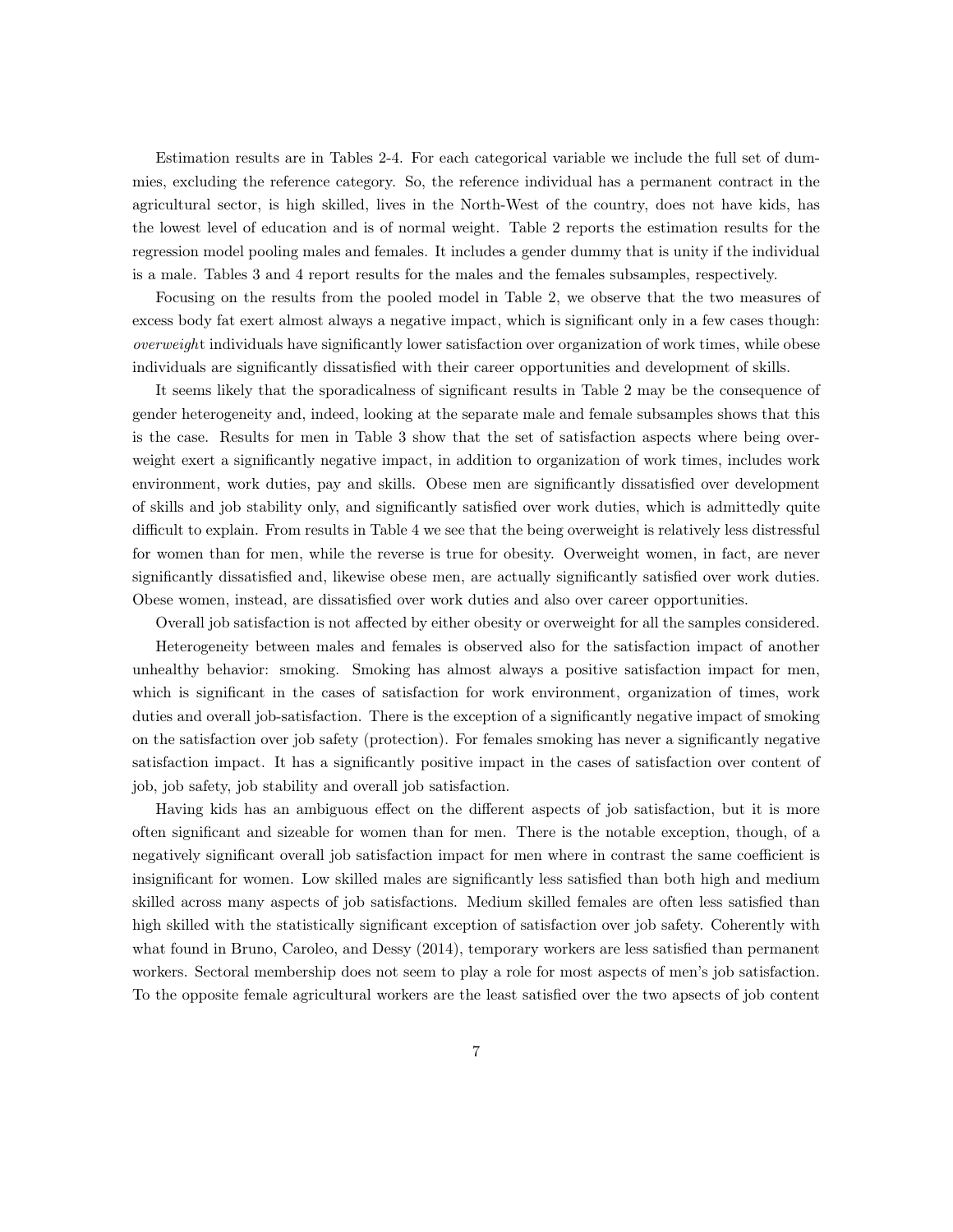and career. Moreover, we do observe some regional effects but not important education effects.

We have also investigated the impact of the *overweight and obesity* variables on the gross income using the same set of controls and on the same samples as in the satisfaction equations. Results for these exercises are reported in Table 5 and constantly show insignificant effects for all the samples considered.

#### 5 Conclusions

In this paper we have analysed empirically the relationship between measures of excess body fat (overweight and obesity) and labor market outcomes for young workers in Italy using the ISFOL-PLUS 2006-2008-2010 panel data. For the first time we have considered in particular as a measure of labor market outcome the quality of jobs evaluated through self-reported assessments on job satisfaction.

Considering nine aspects of job satisfaction we have found a general negative relationship between on the one hand obesity and overweight and on the other aspects of job satisfaction, with significant gender differences both about which is the most distressful condition, overweight or obesity, and about the aspects of job satisfaction that are mostly affected. While for men being overweight is the most distressful condition, for women is obesity. So, overweight men are dissatisfied over work environment, organization of work times, pay, and development of skills, where obese females are dissatisfied over work duties and career opportunities. Obese men are only dissatisfied over development of skills and job stability and overweight women are not dissatisfied at all. There is the interesting, although hard to explain, result that obese men and overweight women are more satisfied than their normal weight counterparts over burden of work duties. Overall job satisfaction is not affected by either obesity or overweight in either subsamples. Similarly the analysis on the gross-income effect of overweight and obesity does not yield significant results.

On a methodological note, from all the above findings we gather that considering aspects of job satisfaction as measures of labor market outcome improves significantly the analysis of the labor market consequences of obesity. Limiting the analysis to labor earnings, or also to overall job satisfaction, would have not uncovered any effect of an high BMI for Italian young workers. But some important effects are there, indeed, and become evident when the focus shifts to specific aspects of job satisfaction. Also the distinction between overweight and obesity seem relevant, as it is that between young men and women.

If, according to the recent European directions, a good quality of jobs should be a goal to reach in all countries, the analysis of the Italian case shows that attention should be given to the problem of obesity for young people, although further research is needed for exploring the causal relationship between BMI and labor market outcomes.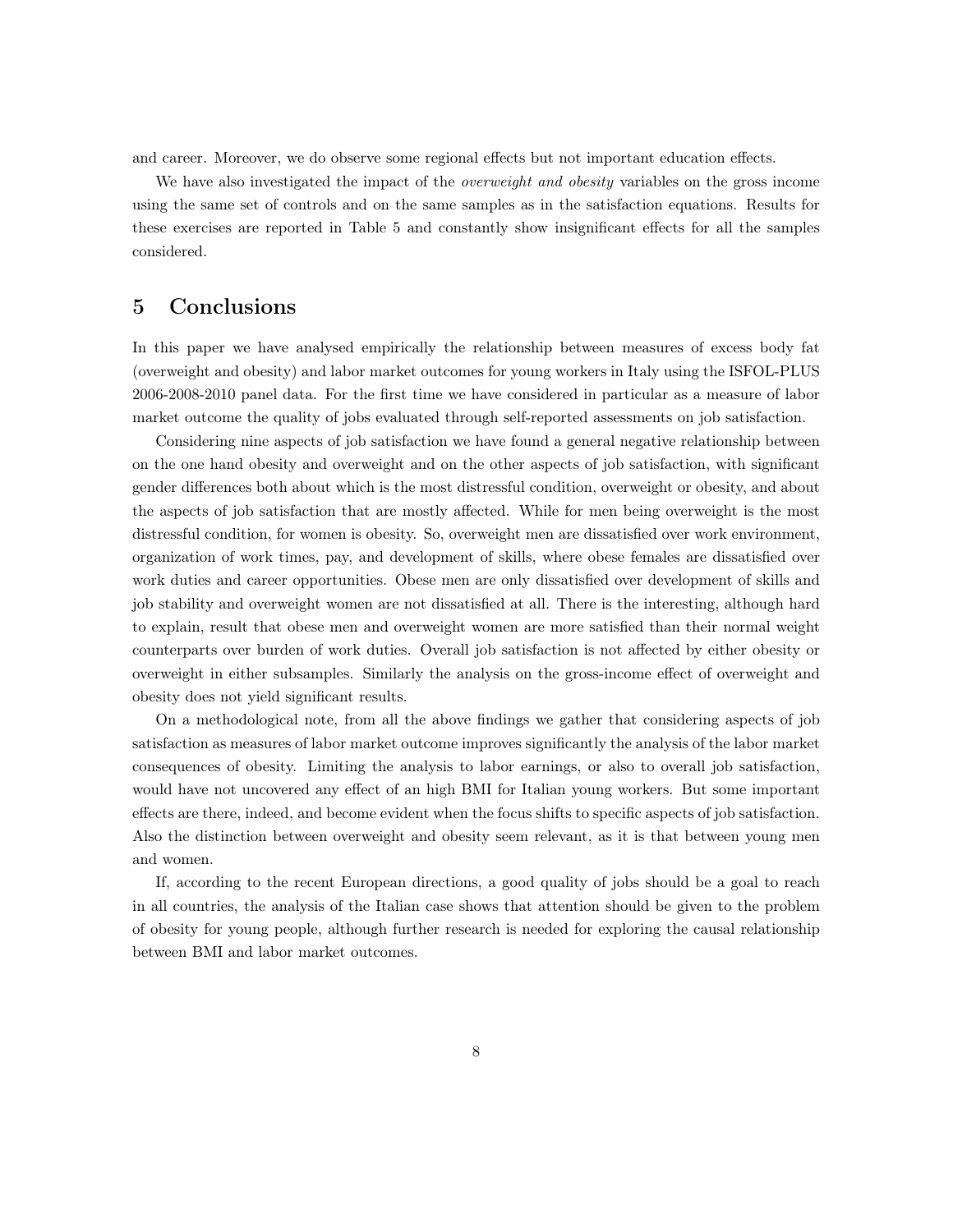#### References

.

- A. Booth, M. Francesconi and J. Frank. 2002. "Temporary jobs: stepping stones or dead ends?" *Economic Journal* 112 (480):F189–F213.
- Addabbo, T. and G. Solinas. 2012. "Non-standard employment and quality of work: toward new forms of measurement." In *Non-standard employment and quality of work: the case of Italy*, edited by T. Addabbo and G. Solinas. Heidelberg: Springer Verlag.
- Bardasi, E. and M. Francesconi. 2004. "The impat of atypical employment on individual wellbeing: evidence from a panel of British workers." *Social Science and Medicine* 58 (9):1671–1688.
- Biddle, J. E. and D. S. Hamermesh. 1994. "Beauty and the labor market." *American Economic Review* 84 (5):1174–1194.
- ———. 1998. "Beauty, productivity and discrimination: lawyers' looks and lucre." *Journal of Labor Economics* 16 (1):172–201.
- Brunello, G. and B. d'Hombres. 2007. "Does body weight affect wages: evidence from Europe." *Economics and Human Biology* 5:1–19.
- Bruno, G. S. F., F. E. Caroleo, and O. Dessy. 2014. "Temporary Contracts and Young Workers' Job Satisfaction in Italy." In *Disadvantaged Workers: Empirical Evidence and Labour Policies*, edited by M. A. Malo and D. Sciulli, AIEL Series in Labour Economics. Springer.
- Caliendo, M. and M. Gehrsitz. 2014. "Obesity and the labor market: a fresh look at the weight penalty." *DIW W. P. 631* .
- Cawley, J. 2000. "Body Weight and Women's Labor Market Outcomes." *NBER, Working Paper 7841*
- ———. 2004. "The impact of obesity on wages." *The Journal of Human Resources* 39 (2):451–474.
- Danubio, M. E., G. Miranda, M. G. Vinciguerra, E. Vecchi, and F. Rufo. 2008. "Comparison of selfreported and measured height and weight: Implications for obesity research among young adults." *Economics and Human Biology Human Biology* 6 (1):181–190.
- de Graaf-Zijl, M. 2012. "Job satisfaction and contingent employment." *De Economist* 160:197–218.
- Elder, S. 2009. *ILO school-to-work transitions*. Geneva: International Labour Office.
- Eurofound. 2007. *Job satisfaction and labor market mobility*. Dublin: Eurofund.
- ———. 2012. *Trends in job quality in Europe*. Luxembourg: Publications Office of the European Union.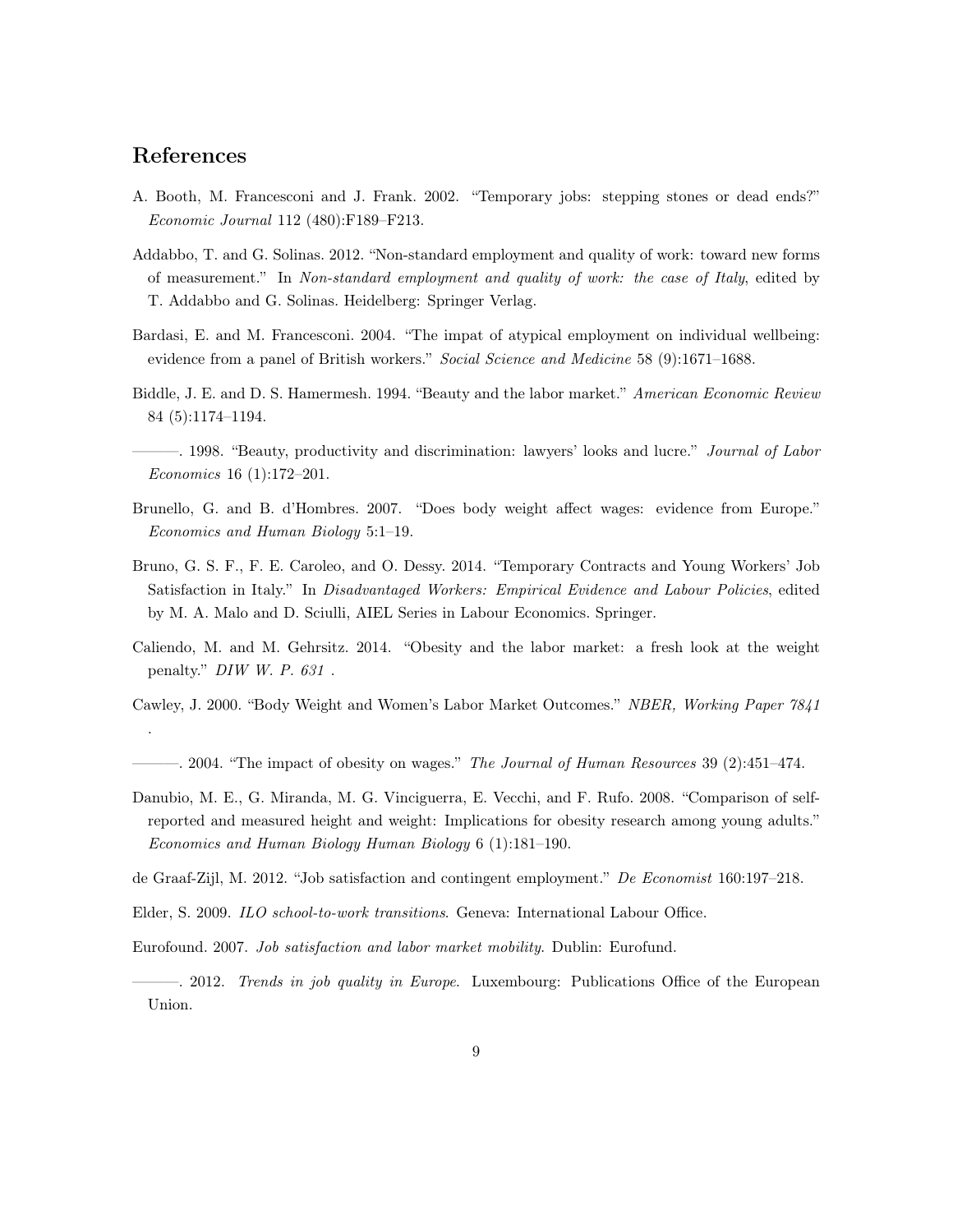- Freeman, R. 1978. "Job saisfaction as an economic variable." *American Economic Review* 68:135–141.
- Green, C. and J. S. Heywood. 2011. "Flexible contracts and subjective well-being." *Economic Inquiry* 49:716–729.
- Greve, J. 2005. "Obesity and Labor Market Outcomes: New Danish Evidence." *mimeo* .
- Hamermesh, D. 1997. "Economic aspects of job satisfaction." In *Essays in labor market analysis*, edited by O. Ashenfelter and W. Oates. Oxford: Wiley.
- IOTF. 2002. *Obesity in Europe. The case for action, International Obesity Task Force and European Association for the Study of Obesity*.
- ———. 2003. *Obesity in Europe 2.Waiting for a green light for health? Europe at the crossroads for diet and disease.*
- J. Cawley, M. Grabka and D. Lillard. 2005. "A Comparison of the Relationship between Obesity and Earnings in the U.S. and Germany." *Journal of Applied Social Science Studies (Schmollers Jahrbuch)* 125:119–129.
- Mandrone, E. 2012. *Labour Economics: PLUS Empirical Studies*. Temi e Strumenti. Ediguida.
- Morris, S. 2005. "Body Mass Index and Occupational Attainment." *Tanaka Business School Discussion Papers: TBS/DP05/41* .
- ———. 2006. "Body Mass Index and Occupational Attainment." *Journal of Health Economics* 25:347– 364.
- Oreffice, S. and C. Quintana-Domenque. 2014. "Atttractiveness, anthropometry or both? Their relationship and role in economic research." *IZA, Discussion Paper No. 8527* .
- Oswald, A. J. 1997. "Happiness and economic performance." *Economic Journal* 107 (445):1815–1831.
- P. Lundborg, S. Hojgard, K. Bolin and B. Lindgren. 2007. "Obesity and Occupational Attainment among the 50+ of Europe." *Advances in Health Economics and Health Services Research* 17.
- Praag, B. M. S. Van and A. Ferrer i Carbonell. 2004. *Happiness quantified: A satisfaction calculus approach*. Oxford: UK.: Oxford Universty Press.
- ———. 2006. "An almost integration-free approach to ordered response models." D. P. 2006-047/3., Tibergen Institute.
- Sargent, J. and B. Blanchflower. 1994. "Obesity and Stature in Adolescence and Earnings in Young Adulthood. Analysis of a British Birth Cohort." *Archives of Pediatrics and Adolescent Medicine* 148:681–687.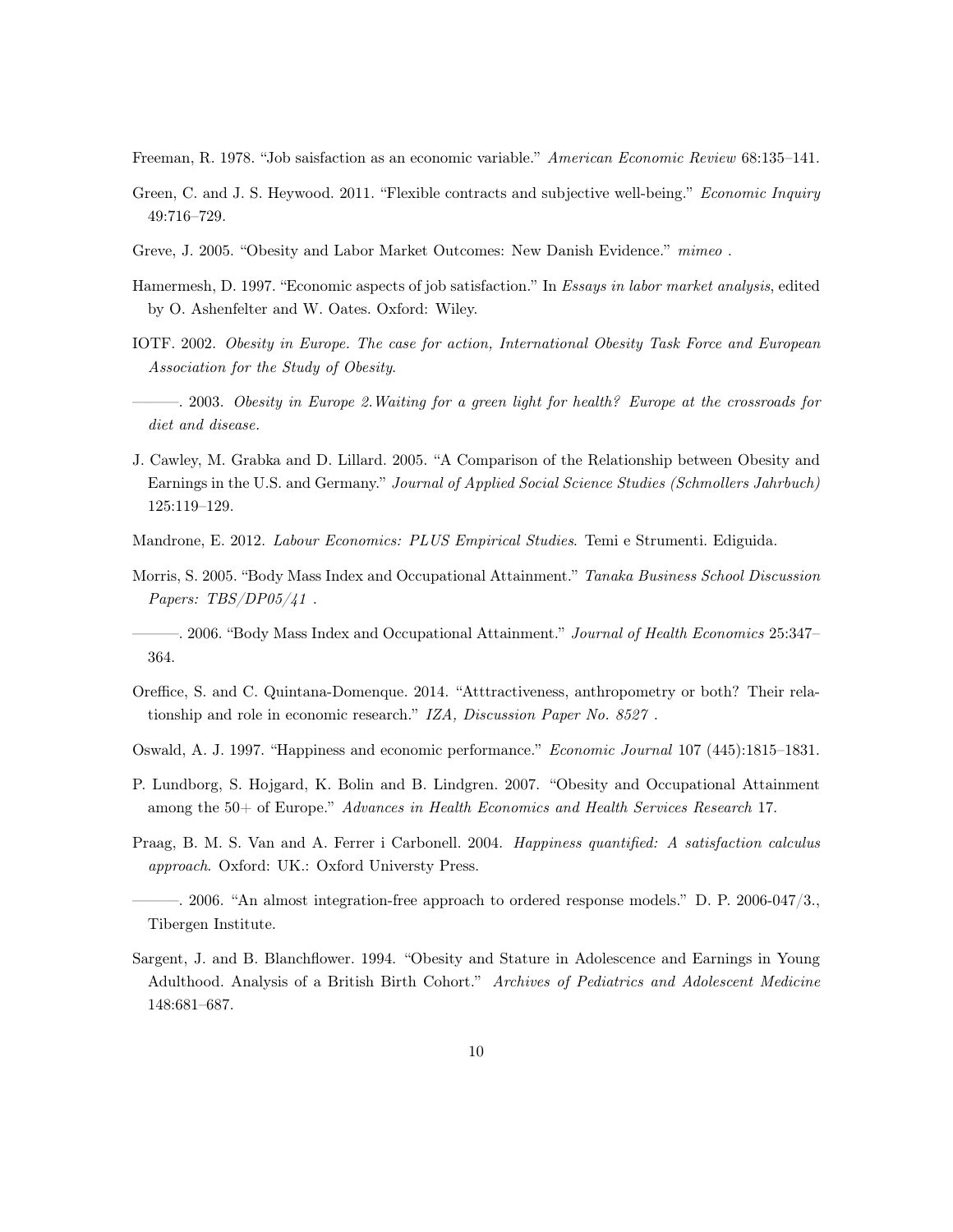- Sarlio-Lahteenkorva, S. and E. Lahelma. 1999. "The Association of Body Mass Index with Social and Economic Disadvantage in Women and Men." *International Journal of Epidemiology* 28:445–449.
- Sousa, S. 2005. "Does size matter? A propensity score approach to the effect of BMI on labour market outcomes." *mimeo* .
- V. Atella, N. Pace and D. Vuri. 2008. "Are employers discriminating with respect to weight? European evidence using quantile regression." *Economics and Human Biology* 6:305–329.
- Villar, J. Garcia and C. Quintana-Domeque. 2006. *The economics of obesity*, *Advances in health economics and health services research*, vol. 17, chap. Obesity, employment and wages in Europe. Emerald Group Publishing Limited, 187–217.
- WHO. 2003. "Diet, nutrition, and the prevention of chronic disease." *World Health Organization Technical Report* 916.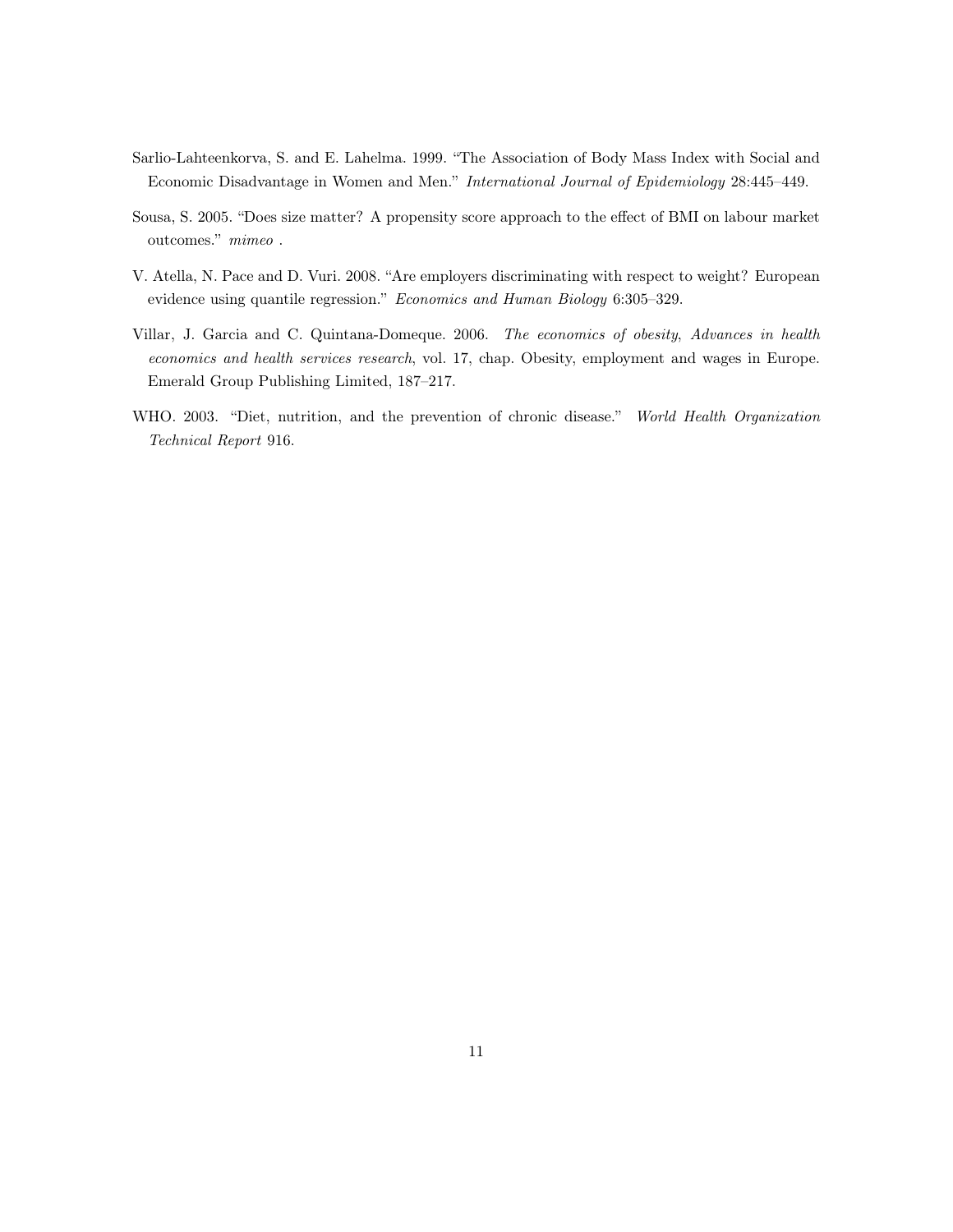#### **APPENDIX**

| <b>TOTAL SAMPLE</b> |        |         |         |         |        |         |        | <b>ESTIMATION SAMPLE</b> |         |         |        |         |  |
|---------------------|--------|---------|---------|---------|--------|---------|--------|--------------------------|---------|---------|--------|---------|--|
|                     | Males  |         | Females |         | Total  |         | Males  |                          | Females |         | Total  |         |  |
|                     |        |         |         |         |        |         |        |                          |         |         |        |         |  |
|                     | Freq.  | Percent | Freq.   | Percent | Freq.  | Percent | Freq.  | Percent                  | Freq.   | Percent | Freq.  | Percent |  |
| Observations        | 2,583  | 37.87   | 4,237   | 62.13   | 6,820  | 100     | 1168   | 40.2                     | 1735    | 59.8    | 2903   | 100     |  |
|                     |        |         |         |         |        |         |        |                          |         |         |        |         |  |
|                     |        |         |         |         |        |         |        |                          |         |         |        |         |  |
|                     | Mean   | Std.    | Mean    | Std.    | Mean   | Std.    | Mean   | Std.                     | Mean    | Std.    | Mean   | Std.    |  |
|                     |        | Dev.    |         | Dev.    |        | Dev.    |        | Dev.                     |         | Dev.    |        | Dev.    |  |
| Height              | 178.07 | 6.76    | 164.84  | 6.41    | 169.85 | 9.16    | 177.98 | 6.88                     | 164.87  | 6.30    | 170.15 | 9.17    |  |
| Weight              | 74.88  | 11.28   | 58.91   | 10.19   | 64.95  | 13.13   | 75.35  | 11.15                    | 58.62   | 10.11   | 65.35  | 13.36   |  |
| <b>BMI</b>          | 23.59  | 3.13    | 21.67   | 3.46    | 22.39  | 3.46    | 23.77  | 3.12                     | 21.55   | 3.45    | 22.44  | 3.50    |  |
| BMI>25              | 0.23   | 0.42    | 0.13    | 0.34    | 0.17   | 0.37    | 0.26   | 0.44                     | 0.12    | 0.33    | 0.18   | 0.38    |  |

### **Table 1: Descriptive Statistics of the ISFOL-PLUS 2006-2008-2010 panel**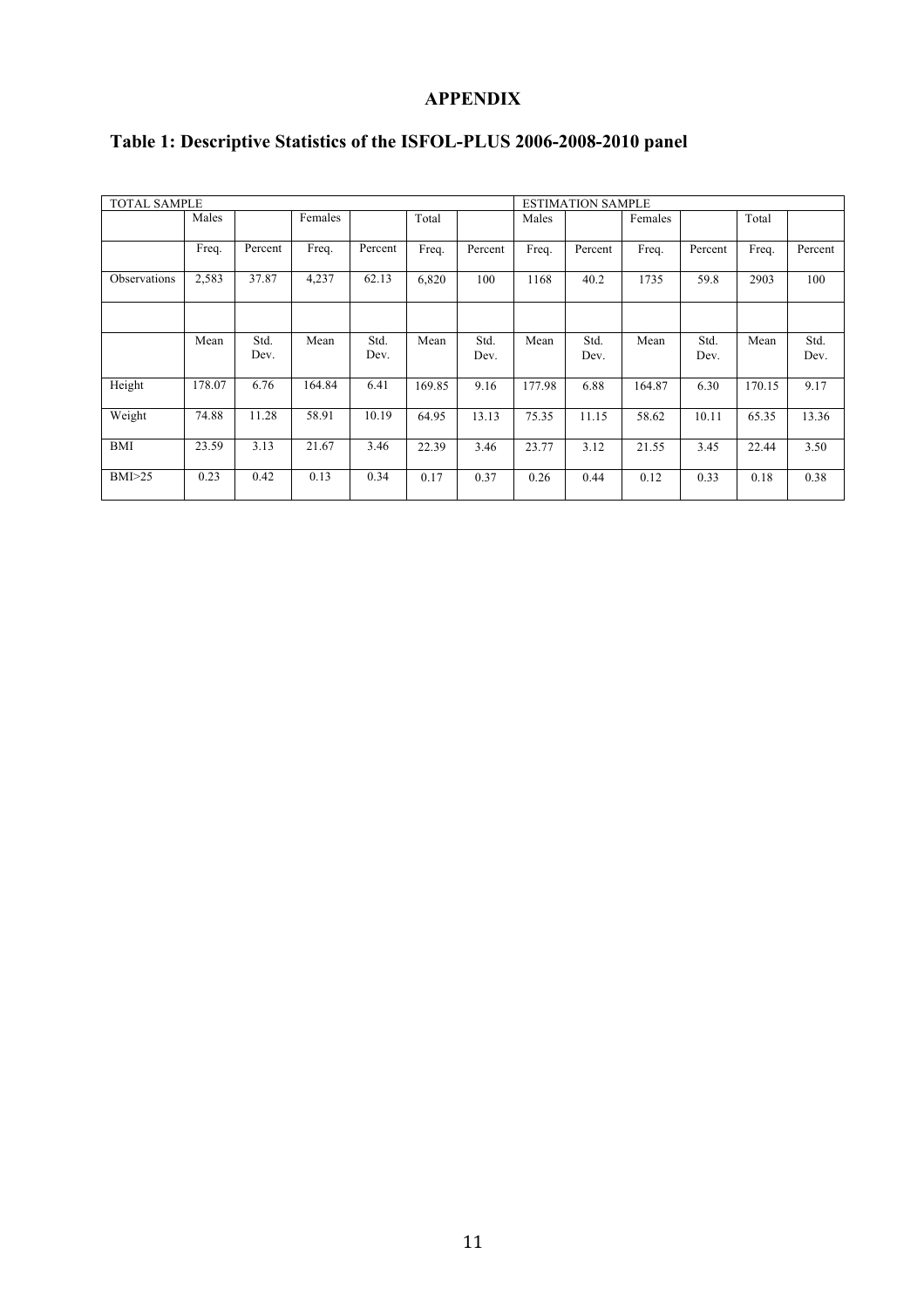#### **Table 2: Aspects of Job Satisfaction - Total sample - Probit OLS estimates**

| <b>SATISFACTION</b>                                                                                                                                                                                                                                                                                                             | environment | organisation | duties      | content     | protection  | career                | pay         | skills      | stability   | overall     |
|---------------------------------------------------------------------------------------------------------------------------------------------------------------------------------------------------------------------------------------------------------------------------------------------------------------------------------|-------------|--------------|-------------|-------------|-------------|-----------------------|-------------|-------------|-------------|-------------|
|                                                                                                                                                                                                                                                                                                                                 |             |              |             |             |             |                       |             |             |             |             |
| Male                                                                                                                                                                                                                                                                                                                            | $0.155*$    | 0.0247       | $-0.00114$  | $0.198**$   | 0.0627      | $0.359***$            | $0.270***$  | 0.0994      | $0.271***$  | $0.269***$  |
|                                                                                                                                                                                                                                                                                                                                 | (0.0815)    | (0.0883)     | (0.0852)    | (0.0908)    | (0.0769)    | (0.0818)              | (0.0857)    | (0.0889)    | (0.0779)    | (0.0935)    |
| 25 <bmi<30< td=""><td><math>-0.0549</math></td><td><math>-0.192***</math></td><td><math>-0.00374</math></td><td><math>-0.0681</math></td><td><math>-0.0250</math></td><td><math>-0.123</math></td><td><math>-0.0882</math></td><td><math>-0.112</math></td><td><math>-0.0801</math></td><td><math>-0.0608</math></td></bmi<30<> | $-0.0549$   | $-0.192***$  | $-0.00374$  | $-0.0681$   | $-0.0250$   | $-0.123$              | $-0.0882$   | $-0.112$    | $-0.0801$   | $-0.0608$   |
|                                                                                                                                                                                                                                                                                                                                 | (0.0765)    | (0.0739)     | (0.0829)    | (0.0845)    | (0.0709)    | (0.0802)              | (0.0788)    | (0.0835)    | (0.0726)    | (0.0817)    |
| $BMI \geq 30$                                                                                                                                                                                                                                                                                                                   | $-0.0975$   | $-0.0134$    | $-0.278$    | 0.0317      | $-0.0782$   | $-0.404***$           | $-0.177$    | $-0.228*$   | $-0.163$    | $-0.191$    |
|                                                                                                                                                                                                                                                                                                                                 | (0.184)     | (0.169)      | (0.223)     | (0.186)     | (0.159)     | (0.137)               | (0.191)     | (0.125)     | (0.153)     | (0.124)     |
| Smoke                                                                                                                                                                                                                                                                                                                           | 0.0865      | $0.189***$   | 0.0806      | $0.183**$   | $-0.00579$  | $0.111*$              | $0.113*$    | 0.0741      | $0.104*$    | $0.201***$  |
|                                                                                                                                                                                                                                                                                                                                 | (0.0628)    | (0.0666)     | (0.0715)    | (0.0720)    | (0.0564)    | (0.0626)              | (0.0637)    | (0.0595)    | (0.0572)    | (0.0657)    |
| Age                                                                                                                                                                                                                                                                                                                             | $7.347*$    | 6.221        | 0.346       | 6.021       | 14.88***    | 0.659                 | $-5.207*$   | $-9.888***$ | 1.144       | $-1.811$    |
|                                                                                                                                                                                                                                                                                                                                 | (4.223)     | (4.687)      | (5.882)     | (3.801)     | (3.616)     | (7.070)               | (3.130)     | (3.580)     | (2.193)     | (2.075)     |
| Age squared                                                                                                                                                                                                                                                                                                                     | $-0.134*$   | $-0.112$     | 0.00416     | $-0.112*$   | $-0.268***$ | $-0.0298$             | 0.0660      | $0.160**$   | $-0.0263$   | 0.0307      |
|                                                                                                                                                                                                                                                                                                                                 |             |              | (0.104)     |             |             |                       | (0.0576)    |             |             | (0.0407)    |
|                                                                                                                                                                                                                                                                                                                                 | (0.0753)    | (0.0844)     |             | (0.0678)    | (0.0643)    | (0.125)               |             | (0.0648)    | (0.0439)    |             |
| Kids                                                                                                                                                                                                                                                                                                                            | 0.847       | 4,719*       | $-5.529***$ | $-2.981***$ | $-5.171***$ | $-832.1$              | $-6.031***$ | $-1,779$    | $-0.0362$   | $-0.509$    |
|                                                                                                                                                                                                                                                                                                                                 | (0.701)     | (2,754)      | (1.171)     | (0.624)     | (0.485)     | (2,518)               | (0.579)     | (2,298)     | (0.572)     | (0.557)     |
| # family comp.                                                                                                                                                                                                                                                                                                                  | $-0.0730$   | $-0.195$     | 0.137       | $-0.339$    | 0.180       | $-0.313$              | 0.130       | $-0.0372$   | 0.0550      | $-0.254$    |
|                                                                                                                                                                                                                                                                                                                                 | (0.208)     | (0.211)      | (0.238)     | (0.215)     | (0.183)     | (0.241)               | (0.225)     | (0.257)     | (0.183)     | (0.223)     |
| # family comp. sq.                                                                                                                                                                                                                                                                                                              | 0.0149      | 0.0263       | $-0.0129$   | 0.0549*     | $-0.0345$   | 0.0366                | $-0.0285$   | $-0.00770$  | $-0.0182$   | 0.0389      |
|                                                                                                                                                                                                                                                                                                                                 | (0.0321)    | (0.0318)     | (0.0367)    | (0.0318)    | (0.0271)    | (0.0354)              | (0.0341)    | (0.0392)    | (0.0279)    | (0.0349)    |
| Temporary                                                                                                                                                                                                                                                                                                                       | $-0.257*$   | $-0.360**$   | $-0.124$    | $-0.114$    | $-0.0281$   | $-0.119$              | $-0.191$    | $-0.0724$   | $-0.562***$ | $-0.178$    |
| employee                                                                                                                                                                                                                                                                                                                        |             |              |             |             |             |                       |             |             |             |             |
|                                                                                                                                                                                                                                                                                                                                 | (0.136)     | (0.141)      | (0.147)     | (0.144)     | (0.121)     | (0.135)               | (0.123)     | (0.131)     | (0.102)     | (0.153)     |
| Temporary<br>other arrangem.                                                                                                                                                                                                                                                                                                    | $-0.0492$   | $-0.210$     | 0.154       | $-0.0353$   | $-0.435*$   | $-0.469*$             | $-0.443*$   | $-0.160$    | $-1.368***$ | $-0.413*$   |
|                                                                                                                                                                                                                                                                                                                                 | (0.212)     | (0.243)      | (0.249)     | (0.276)     | (0.238)     | (0.256)               | (0.231)     | (0.293)     | (0.232)     | (0.213)     |
| North-East                                                                                                                                                                                                                                                                                                                      | $2.101***$  | $-0.0899$    | 1.019       | $1.975***$  | 1.341***    | $-0.892$              | 0.275       | 0.722       | $-0.216$    | 0.0685      |
|                                                                                                                                                                                                                                                                                                                                 | (0.609)     | (0.713)      | (0.767)     | (0.367)     | (0.338)     | (0.567)               | (0.450)     | (0.460)     | (0.981)     | (0.228)     |
| Centre                                                                                                                                                                                                                                                                                                                          | 0.499       | 1.262        | 0.824       | 0.574       | 0.270       | $-1.051$              | $-0.648$    | 0.447       | $-0.105$    | 0.155       |
|                                                                                                                                                                                                                                                                                                                                 | (0.618)     | (0.886)      | (0.714)     | (0.594)     | (0.626)     | (0.993)               | (0.796)     | (0.619)     | (0.724)     | (0.846)     |
| South-Islands                                                                                                                                                                                                                                                                                                                   | 0.707       | 1.002        | $1.081*$    | $0.970**$   | $-0.210$    | 0.111                 | $-0.0537$   | 0.579       | $0.767*$    | 0.502       |
|                                                                                                                                                                                                                                                                                                                                 | (0.489)     | (0.663)      | (0.634)     | (0.393)     | (0.566)     | (0.410)               | (0.391)     | (0.368)     | (0.434)     | (0.859)     |
| Secondary                                                                                                                                                                                                                                                                                                                       | $-0.147$    | 0.107        | $-0.0942$   | $-0.174$    | $-0.00907$  | 0.231                 | 0.0892      | $0.236**$   | $0.275**$   | $-0.0814$   |
| education                                                                                                                                                                                                                                                                                                                       |             |              |             |             |             |                       |             |             |             |             |
|                                                                                                                                                                                                                                                                                                                                 | (0.170)     | (0.175)      | (0.180)     | (0.182)     | (0.152)     | (0.156)               | (0.141)     | (0.119)     | (0.135)     | (0.186)     |
| Tertiary<br>education                                                                                                                                                                                                                                                                                                           | $-0.0862$   | $-0.00752$   | $-0.255$    | $-0.386*$   | $-0.115$    | 0.183                 | 0.225       | 0.136       | 0.0401      | $-0.386*$   |
|                                                                                                                                                                                                                                                                                                                                 | (0.217)     | (0.217)      | (0.225)     | (0.229)     | (0.196)     | (0.200)               | (0.188)     | (0.188)     | (0.193)     | (0.215)     |
| Medium skilled                                                                                                                                                                                                                                                                                                                  | 0.00963     | 0.0272       | $-0.00645$  | $-0.110*$   | 0.0498      | $-0.128*$             | 0.0521      | $-0.236***$ | 0.0529      | $-0.0430$   |
|                                                                                                                                                                                                                                                                                                                                 | (0.0571)    | (0.0577)     | (0.0637)    | (0.0637)    | (0.0640)    | (0.0663)              | (0.0629)    | (0.0634)    | (0.0538)    | (0.0574)    |
| Low skilled                                                                                                                                                                                                                                                                                                                     | $-0.134$    | $-0.0890$    | $-0.0961$   | $-0.316***$ | $-0.0948$   | $-0.367***$           | $-0.127$    | $-0.420***$ | 0.0117      | $-0.408***$ |
|                                                                                                                                                                                                                                                                                                                                 | (0.107)     | (0.113)      | (0.107)     | (0.106)     | (0.0944)    | (0.106)               | (0.102)     | (0.108)     | (0.0983)    | (0.113)     |
| Manufacturing                                                                                                                                                                                                                                                                                                                   | $-0.0385$   | 0.121        | 0.255       | $0.475***$  | 0.118       | $0.434**$             | $-0.224$    | 0.0776      | $-0.183$    | $-0.362$    |
|                                                                                                                                                                                                                                                                                                                                 | (0.178)     | (0.164)      | (0.207)     | (0.182)     | (0.176)     | (0.185)               | (0.231)     | (0.228)     | (0.182)     | (0.356)     |
| Construction                                                                                                                                                                                                                                                                                                                    | 0.0573      | 0.191        | 0.135       | $0.492**$   | $-0.0562$   | $0.849***$            | 0.00171     | 0.198       | $-0.0233$   | $-0.152$    |
|                                                                                                                                                                                                                                                                                                                                 | (0.205)     | (0.185)      | (0.240)     | (0.226)     | (0.211)     | (0.227)               | (0.249)     | (0.243)     | (0.201)     | (0.366)     |
| Trade and food                                                                                                                                                                                                                                                                                                                  | $-0.145$    | $-0.0975$    | 0.271       | $0.342*$    | $-0.171$    | $0.425**$             | $-0.263$    | 0.0491      | 0.0789      | $-0.321$    |
|                                                                                                                                                                                                                                                                                                                                 |             |              |             |             |             |                       |             |             |             |             |
|                                                                                                                                                                                                                                                                                                                                 | (0.171)     | (0.153)      | (0.206)     | (0.181)     | (0.174)     | (0.185)<br>$0.519***$ | (0.225)     | (0.225)     | (0.165)     | (0.337)     |
| Services                                                                                                                                                                                                                                                                                                                        | $-0.0779$   | 0.0654       | 0.187       | $0.437**$   | $-0.106$    |                       | $-0.245$    | 0.0833      | 0.0285      | $-0.298$    |
|                                                                                                                                                                                                                                                                                                                                 | (0.166)     | (0.138)      | (0.201)     | (0.174)     | (0.170)     | (0.177)               | (0.223)     | (0.224)     | (0.163)     | (0.340)     |
| Constant                                                                                                                                                                                                                                                                                                                        | $-12.23$    | $-11.55$     | 0.749       | $-11.21$    | $-29.85***$ | $-1.963$              | 11.82*      | 19.14**     | $-0.595$    | 6.535       |
|                                                                                                                                                                                                                                                                                                                                 | (8.550)     | (9.457)      | (11.82)     | (7.770)     | (7.411)     | (14.19)               | (6.550)     | (7.467)     | (4.686)     | (4.509)     |
|                                                                                                                                                                                                                                                                                                                                 |             |              |             |             |             |                       |             |             |             |             |
| Observations                                                                                                                                                                                                                                                                                                                    | 2,884       | 2,888        | 2,886       | 2,896       | 2,855       | 2,843                 | 2,870       | 2,863       | 2,856       | 2,903       |
| R-squared                                                                                                                                                                                                                                                                                                                       | 0.074       | 0.074        | 0.049       | 0.096       | 0.075       | $0.110\,$             | 0.102       | 0.097       | 0.148       | 0.096       |

Number of family components (and its square) and age (and its square) are count variables. All the other regressors are binary indicators. The reference individual is a female of normal weight with a permanent contract in the agricultural sector, who lives in the North-West, does not have kids, is high skilled and has the lowest level of education. The group means of the time-varying regressors observed over the three waves are included in all regressions (the corresponding coefficient estimates are not reported in the table). Robust standard errors in parentheses; \*\*\*  $p<0.01$ , \*\*  $p<0.05$ , \*  $p<0.1$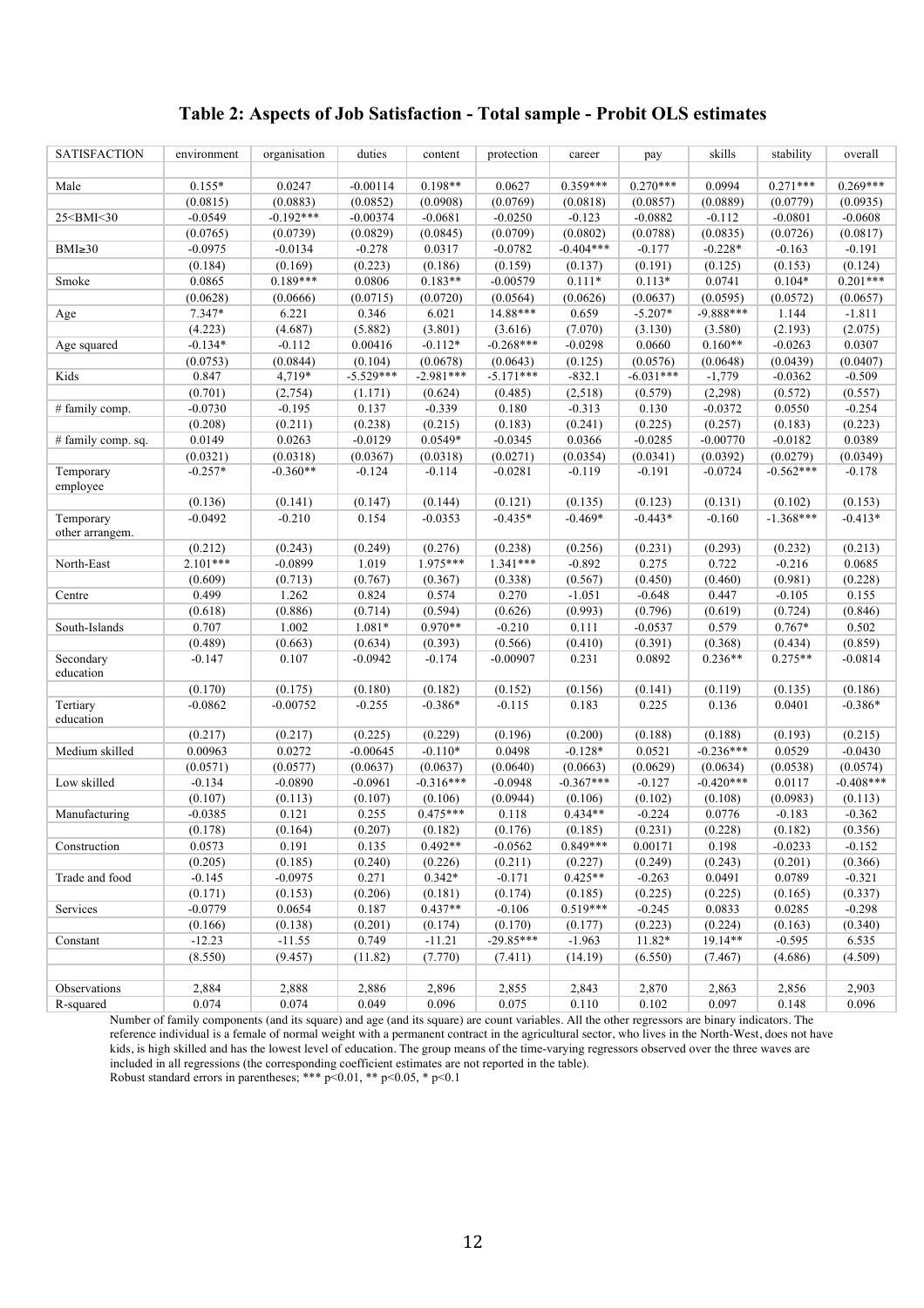#### **Table 3: Aspects of Job Satisfaction – Males sample - Probit OLS estimates**

| <b>SATISFACTION</b>                                                                                                                                                                                                                                                                                                             | environment | organisation | duties      | content     | protection  | career      | pay         | skills      | stability   | overall     |
|---------------------------------------------------------------------------------------------------------------------------------------------------------------------------------------------------------------------------------------------------------------------------------------------------------------------------------|-------------|--------------|-------------|-------------|-------------|-------------|-------------|-------------|-------------|-------------|
|                                                                                                                                                                                                                                                                                                                                 |             |              |             |             |             |             |             |             |             |             |
| 25 <bmi<30< td=""><td><math>-0.155*</math></td><td><math>-0.245***</math></td><td><math>-0.174*</math></td><td><math>-0.107</math></td><td><math>-0.0803</math></td><td><math>-0.132</math></td><td><math>-0.177*</math></td><td><math>-0.216**</math></td><td><math>-0.0901</math></td><td><math>-0.0978</math></td></bmi<30<> | $-0.155*$   | $-0.245***$  | $-0.174*$   | $-0.107$    | $-0.0803$   | $-0.132$    | $-0.177*$   | $-0.216**$  | $-0.0901$   | $-0.0978$   |
|                                                                                                                                                                                                                                                                                                                                 | (0.0925)    | (0.0849)     | (0.0988)    | (0.0973)    | (0.0869)    | (0.107)     | (0.0959)    | (0.101)     | (0.0845)    | (0.101)     |
| $BMI \geq 30$                                                                                                                                                                                                                                                                                                                   | 0.00577     | 0.283        | $0.463**$   | 0.172       | $-0.291$    | $-0.293$    | $-0.236$    | $-0.311**$  | $-0.369*$   | $-0.0830$   |
|                                                                                                                                                                                                                                                                                                                                 | (0.221)     | (0.197)      | (0.223)     | (0.175)     | (0.240)     | (0.179)     | (0.362)     | (0.144)     | (0.203)     | (0.175)     |
| Smoke                                                                                                                                                                                                                                                                                                                           | $0.157*$    | $0.274***$   | $0.203**$   | 0.0713      | $-0.155*$   | 0.110       | 0.0841      | 0.107       | 0.0315      | $0.151*$    |
|                                                                                                                                                                                                                                                                                                                                 | (0.0879)    | (0.0880)     | (0.0989)    | (0.0948)    | (0.0801)    | (0.0930)    | (0.0844)    | (0.0840)    | (0.0784)    | (0.0898)    |
| Age                                                                                                                                                                                                                                                                                                                             | 52.89***    | 41.36***     | 61.06***    | 46.04***    | 49.27***    | $-64.82***$ | 31.28***    | $-39.64***$ | $-0.252$    | 12.49       |
|                                                                                                                                                                                                                                                                                                                                 | (9.410)     | (10.15)      | (10.58)     | (9.368)     | (8.172)     | (10.43)     | (9.616)     | (9.983)     | (8.809)     | (10.05)     |
| Age squared                                                                                                                                                                                                                                                                                                                     | $-0.885***$ | $-0.680***$  | $-0.966***$ | $-0.778***$ | $-0.823***$ | $1.034***$  | $-0.522***$ | $0.634***$  | 0.00303     | $-0.204$    |
|                                                                                                                                                                                                                                                                                                                                 | (0.152)     | (0.164)      | (0.171)     | (0.151)     | (0.132)     | (0.168)     | (0.155)     | (0.160)     | (0.142)     | (0.162)     |
| Kids                                                                                                                                                                                                                                                                                                                            | $-1.431***$ | $-1.374$     | 1.087       | $-0.274$    | $0.692*$    | 2.609       | $-1.318***$ | $-0.632$    | $-1.352***$ | $-1.866***$ |
|                                                                                                                                                                                                                                                                                                                                 | (0.396)     | (1.499)      | (1.588)     | (0.402)     | (0.366)     | (2.092)     | (0.393)     | (1.921)     | (0.327)     | (0.511)     |
| # family comp.                                                                                                                                                                                                                                                                                                                  | $-0.357$    | $-0.367$     | 0.162       | $-0.412$    | 0.312       | $-0.282$    | 0.215       | $-0.121$    | 0.0221      | $-0.371$    |
|                                                                                                                                                                                                                                                                                                                                 | (0.299)     | (0.301)      | (0.340)     | (0.318)     | (0.266)     | (0.355)     | (0.323)     | (0.337)     | (0.267)     | (0.337)     |
| # family comp. sq.                                                                                                                                                                                                                                                                                                              | 0.0549      | 0.0686       | $-0.0204$   | $0.0830*$   | $-0.0515$   | 0.0381      | $-0.0450$   | $-0.00506$  | $-0.0122$   | 0.0600      |
|                                                                                                                                                                                                                                                                                                                                 | (0.0497)    | (0.0481)     | (0.0569)    | (0.0497)    | (0.0411)    | (0.0545)    | (0.0542)    | (0.0564)    | (0.0440)    | (0.0563)    |
| Temporary<br>employee                                                                                                                                                                                                                                                                                                           | $-0.203$    | $-0.452**$   | $-0.101$    | $-0.251$    | $-0.0655$   | $-0.106$    | $-0.386**$  | $-0.154$    | $-0.464***$ | $-0.139$    |
|                                                                                                                                                                                                                                                                                                                                 | (0.218)     | (0.218)      | (0.241)     | (0.236)     | (0.168)     | (0.214)     | (0.176)     | (0.196)     | (0.149)     | (0.229)     |
| Temporary<br>other arrangem.                                                                                                                                                                                                                                                                                                    | 0.205       | 0.103        | 0.479       | 0.0481      | $-0.0630$   | $-0.0165$   | $-0.316$    | 0.238       | $-1.776***$ | $-0.0301$   |
|                                                                                                                                                                                                                                                                                                                                 | (0.250)     | (0.303)      | (0.345)     | (0.430)     | (0.331)     | (0.416)     | (0.372)     | (0.466)     | (0.307)     | (0.297)     |
| North-East                                                                                                                                                                                                                                                                                                                      | 1.406       | $-1.123$     | $-2.003$    | $3.317***$  | 0.201       | $-1.815$    | $-1.441$    | 1.706       | $-2.893*$   | 0.273       |
|                                                                                                                                                                                                                                                                                                                                 | (1.486)     | (0.848)      | (1.633)     | (0.727)     | (0.922)     | (1.442)     | (1.525)     | (1.512)     | (1.517)     | (0.586)     |
| Centre                                                                                                                                                                                                                                                                                                                          | $-1.563$    | $-0.0708$    | $-0.851$    | $-0.138$    | $-0.616$    | $-1.863***$ | $-1.556$    | 0.266       | $-1.875*$   | 0.311       |
|                                                                                                                                                                                                                                                                                                                                 | (1.031)     | (1.000)      | (1.322)     | (1.448)     | (1.087)     | (0.649)     | (0.981)     | (1.328)     | (1.035)     | (1.010)     |
| South-Islands                                                                                                                                                                                                                                                                                                                   | 0.739       | 2.267***     | $2.162***$  | $1.569***$  | 0.144       | 0.536       | 0.0327      | 0.756       | $1.651***$  | 1.712       |
|                                                                                                                                                                                                                                                                                                                                 | (0.704)     | (0.679)      | (0.724)     | (0.547)     | (1.137)     | (0.586)     | (0.706)     | (0.560)     | (0.297)     | (1.227)     |
| Secondary<br>education                                                                                                                                                                                                                                                                                                          | $-0.141$    | 0.208        | $-0.0163$   | $-0.163$    | 0.0314      | $0.394*$    | 0.221       | 0.184       | 0.161       | $-0.315$    |
|                                                                                                                                                                                                                                                                                                                                 | (0.224)     | (0.234)      | (0.245)     | (0.241)     | (0.188)     | (0.214)     | (0.189)     | (0.148)     | (0.171)     | (0.222)     |
| Tertiary<br>education                                                                                                                                                                                                                                                                                                           | $-0.0462$   | 0.252        | $-0.0861$   | $-0.376$    | 0.131       | 0.322       | $0.657**$   | 0.0496      | 0.227       | $-0.526*$   |
|                                                                                                                                                                                                                                                                                                                                 | (0.354)     | (0.319)      | (0.354)     | (0.353)     | (0.297)     | (0.291)     | (0.257)     | (0.312)     | (0.274)     | (0.295)     |
| Medium skilled                                                                                                                                                                                                                                                                                                                  | 0.0960      | 0.0644       | 0.0960      | 0.00800     | $-0.124$    | $-0.123$    | 0.0290      | $-0.172*$   | 0.103       | $-0.0133$   |
|                                                                                                                                                                                                                                                                                                                                 | (0.0906)    | (0.0854)     | (0.0993)    | (0.0980)    | (0.0951)    | (0.107)     | (0.0958)    | (0.0981)    | (0.0750)    | (0.0942)    |
| Low skilled                                                                                                                                                                                                                                                                                                                     | $-0.159$    | $-0.0584$    | $-0.0849$   | $-0.324**$  | $-0.317***$ | $-0.554***$ | $-0.222**$  | $-0.406***$ | 0.141       | $-0.438***$ |
|                                                                                                                                                                                                                                                                                                                                 | (0.125)     | (0.125)      | (0.139)     | (0.136)     | (0.107)     | (0.128)     | (0.112)     | (0.123)     | (0.112)     | (0.131)     |
| Manufacturing                                                                                                                                                                                                                                                                                                                   | 0.000516    | 0.194        | 0.0957      | 0.306       | $-0.00554$  | 0.406       | $-0.385$    | $-0.0769$   | 0.213       | $-0.411$    |
|                                                                                                                                                                                                                                                                                                                                 | (0.267)     | (0.196)      | (0.268)     | (0.243)     | (0.259)     | (0.253)     | (0.290)     | (0.304)     | (0.168)     | (0.317)     |
| Construction                                                                                                                                                                                                                                                                                                                    | $-0.00808$  | 0.184        | $-0.0610$   | 0.225       | $-0.310$    | $0.715**$   | $-0.251$    | 0.0251      | 0.179       | $-0.367$    |
|                                                                                                                                                                                                                                                                                                                                 | (0.293)     | (0.241)      | (0.297)     | (0.288)     | (0.292)     | (0.295)     | (0.304)     | (0.315)     | (0.214)     | (0.339)     |
| Trade and food                                                                                                                                                                                                                                                                                                                  | $-0.289$    | $-0.114$     | 0.0612      | 0.103       | $-0.296$    | 0.336       | $-0.439$    | $-0.0605$   | $0.413**$   | $-0.492$    |
|                                                                                                                                                                                                                                                                                                                                 | (0.262)     | (0.215)      | (0.266)     | (0.242)     | (0.263)     | (0.273)     | (0.292)     | (0.305)     | (0.165)     | (0.309)     |
| Services                                                                                                                                                                                                                                                                                                                        | $-0.157$    | 0.0913       | $-0.0218$   | 0.185       | $-0.238$    | $0.468*$    | $-0.460$    | $-0.0398$   | $0.364**$   | $-0.401$    |
|                                                                                                                                                                                                                                                                                                                                 | (0.269)     | (0.193)      | (0.268)     | (0.246)     | (0.259)     | (0.259)     | (0.285)     | (0.303)     | (0.159)     | (0.316)     |
| Constant                                                                                                                                                                                                                                                                                                                        | $-101.8***$ | $-82.32***$  | $-119.2***$ | $-88.47***$ | $-96.03***$ | 125.9***    | $-61.56***$ | 76.90***    | 1.599       | $-21.43$    |
|                                                                                                                                                                                                                                                                                                                                 | (18.11)     | (19.51)      | (20.31)     | (17.97)     | (16.20)     | (19.98)     | (18.44)     | (19.35)     | (17.26)     | (19.35)     |
|                                                                                                                                                                                                                                                                                                                                 |             |              |             |             |             |             |             |             |             |             |
| Observations                                                                                                                                                                                                                                                                                                                    | 1,163       | 1,160        | 1,164       | 1,166       | 1,150       | 1,152       | 1,157       | 1,153       | 1,147       | 1,168       |
| R-squared                                                                                                                                                                                                                                                                                                                       | 0.119       | 0.133        | 0.104       | 0.132       | 0.102       | 0.131       | 0.155       | 0.155       | 0.217       | 0.124       |

Number of family components (and its square) and age (and its square) are count variables. All the other regressors are binary indicators. The reference individual is of normal weight, has a permanent contract in the agricultural sector, is high skilled, lives in the North-West, does not have kids, and has the lowest level of education. The group means of the time-varying regressors observed over the three waves are included in all regressions (the corresponding coefficient estimates are not reported in the table).

Robust standard errors in parentheses: \*\*\* p<0.01, \*\* p<0.05, \* p<0.1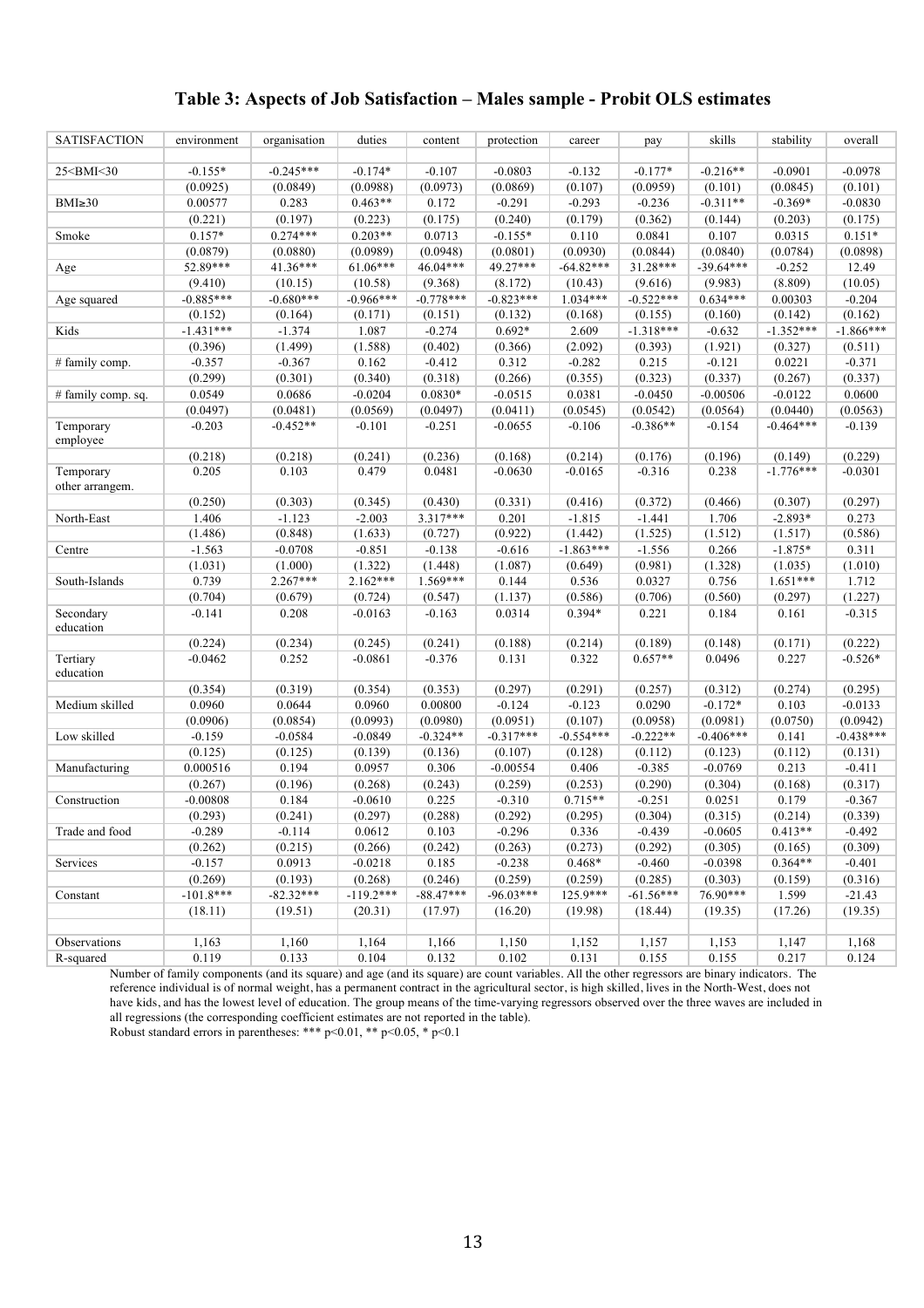### **Table 4: Aspects of Job Satisfaction - Females sample - Probit OLS estimates**

| <b>SATISFACTION</b>                                                                                                                                                                                                                        | environment | organisation | duties                   | content     | protection               | career      | pay         | skills      | stability   | overall     |
|--------------------------------------------------------------------------------------------------------------------------------------------------------------------------------------------------------------------------------------------|-------------|--------------|--------------------------|-------------|--------------------------|-------------|-------------|-------------|-------------|-------------|
|                                                                                                                                                                                                                                            |             |              |                          |             |                          |             |             |             |             |             |
| 25 <bmi<30< td=""><td>0.0793</td><td><math>-0.0456</math></td><td><math>0.262**</math></td><td>0.0152</td><td>0.0726</td><td><math>-0.155</math></td><td>0.0495</td><td>0.156</td><td><math>-0.0598</math></td><td>0.000607</td></bmi<30<> | 0.0793      | $-0.0456$    | $0.262**$                | 0.0152      | 0.0726                   | $-0.155$    | 0.0495      | 0.156       | $-0.0598$   | 0.000607    |
|                                                                                                                                                                                                                                            | (0.128)     | (0.132)      | (0.116)                  | (0.127)     | (0.106)                  | (0.103)     | (0.123)     | (0.121)     | (0.112)     | (0.105)     |
| $BMI \geq 30$                                                                                                                                                                                                                              | $-0.134$    | $-0.211$     | $-0.696***$              | $-0.0284$   | 0.0157                   | $-0.543***$ | $-0.0868$   | $-0.0652$   | 0.0823      | $-0.220$    |
|                                                                                                                                                                                                                                            | (0.268)     | (0.229)      | (0.239)                  | (0.300)     | (0.206)                  | (0.207)     | (0.234)     | (0.200)     | (0.187)     | (0.157)     |
| Smoke                                                                                                                                                                                                                                      | 0.0447      | 0.0966       | $-0.0130$                | $0.278***$  | $0.133*$                 | 0.0541      | 0.106       | 0.0737      | $0.135*$    | $0.209***$  |
|                                                                                                                                                                                                                                            | (0.0808)    | (0.0888)     | (0.0781)                 | (0.0829)    | (0.0782)                 | (0.0781)    | (0.0828)    | (0.0796)    | (0.0751)    | (0.0698)    |
| Age                                                                                                                                                                                                                                        |             |              | $\overline{\phantom{a}}$ |             | $\overline{\phantom{a}}$ |             |             |             |             |             |
|                                                                                                                                                                                                                                            |             |              |                          |             |                          |             |             |             |             |             |
| Age squared                                                                                                                                                                                                                                | 0.00664     | $-0.000526$  | $-0.00161$               | 0.00287     | $0.0276***$              | $-0.000939$ | $0.0412***$ | $0.0342***$ | 0.00127     | $-0.00697$  |
|                                                                                                                                                                                                                                            | (0.00437)   | (0.00438)    | (0.00433)                | (0.00431)   | (0.00422)                | (0.00429)   | (0.00439)   | (0.00406)   | (0.00418)   | (0.00448)   |
| Kids                                                                                                                                                                                                                                       | $-2.310***$ | 4,060        | $1.216**$                | $-231.9$    | $-4.591***$              | $-281.3$    | $-4.953***$ | $-4.151***$ | $2.215***$  | 0.231       |
|                                                                                                                                                                                                                                            | (0.531)     | (7, 922)     | (0.514)                  | (8,014)     | (0.502)                  | (6, 861)    | (0.510)     | (0.485)     | (0.501)     | (0.448)     |
| # family comp.                                                                                                                                                                                                                             | 0.387*      | $-0.0527$    | 0.236                    | $-0.240$    | 0.112                    | $-0.323$    | 0.0508      | 0.224       | 0.228       | $-0.0316$   |
|                                                                                                                                                                                                                                            | (0.211)     | (0.219)      | (0.251)                  | (0.227)     | (0.207)                  | (0.200)     | (0.212)     | (0.185)     | (0.200)     | (0.177)     |
| # family comp. sq.                                                                                                                                                                                                                         | $-0.0509*$  | $-0.00628$   | $-0.0241$                | 0.0197      | $-0.0241$                | 0.0311      | $-0.0188$   | $-0.0328$   | $-0.0442$   | $-0.00245$  |
|                                                                                                                                                                                                                                            | (0.0303)    | (0.0313)     | (0.0355)                 | (0.0316)    | (0.0288)                 | (0.0290)    | (0.0297)    | (0.0262)    | (0.0281)    | (0.0262)    |
| Temporary                                                                                                                                                                                                                                  | $-0.293**$  | $-0.192$     | $-0.0636$                | 0.126       | 0.147                    | $-0.0773$   | 0.0406      | 0.0565      | $-0.743***$ | $-0.268**$  |
| employee                                                                                                                                                                                                                                   |             |              |                          |             |                          |             |             |             |             |             |
|                                                                                                                                                                                                                                            | (0.143)     | (0.168)      | (0.144)                  | (0.130)     | (0.152)                  | (0.143)     | (0.154)     | (0.157)     | (0.143)     | (0.133)     |
| Temporary                                                                                                                                                                                                                                  | $-0.396$    | $-0.529$     | $-0.0768$                | $-0.160$    | $-0.565**$               | $-0.942***$ | $-0.568**$  | $-0.410$    | $-1.116***$ | $-0.811***$ |
| other arrangem.                                                                                                                                                                                                                            |             |              |                          |             |                          |             |             |             |             |             |
|                                                                                                                                                                                                                                            | (0.321)     | (0.340)      | (0.288)                  | (0.344)     | (0.280)                  | (0.301)     | (0.273)     | (0.302)     | (0.324)     | (0.291)     |
| North-East                                                                                                                                                                                                                                 | $2.379***$  | 0.0773       | $1.362***$               | $1.271***$  | $1.471***$               | $-0.635$    | $0.657**$   | 0.508       | 0.419       | $-0.291$    |
|                                                                                                                                                                                                                                            | (0.454)     | (0.937)      | (0.475)                  | (0.251)     | (0.470)                  | (0.609)     | (0.256)     | (0.350)     | (0.822)     | (0.238)     |
| Centre                                                                                                                                                                                                                                     | 1.138*      | 0.543        | 0.443                    | 0.197       | 0.559                    | $-1.095$    | $-0.110$    | 0.908       | $-0.270$    | $-0.566$    |
|                                                                                                                                                                                                                                            | (0.674)     | (0.698)      | (0.470)                  | (0.471)     | (0.600)                  | (1.244)     | (0.882)     | (0.708)     | (0.888)     | (0.533)     |
| South-Islands                                                                                                                                                                                                                              | 0.799       | $-0.0451$    | 0.134                    | $0.795**$   | $-0.315$                 | 0.106       | 0.228       | 0.562       | 0.127       | $-0.497$    |
|                                                                                                                                                                                                                                            | (0.673)     | (0.542)      | (0.370)                  | (0.353)     | (0.496)                  | (0.528)     | (0.465)     | (0.527)     | (0.584)     | (0.409)     |
| Secondary                                                                                                                                                                                                                                  | $-0.0326$   | 0.0402       | $-0.207$                 | 0.0292      | $-0.0365$                | 0.0625      | $-0.0663$   | $0.405**$   | $0.442*$    | $0.469**$   |
| education                                                                                                                                                                                                                                  |             |              |                          |             |                          |             |             |             |             |             |
|                                                                                                                                                                                                                                            | (0.188)     | (0.233)      | (0.206)                  | (0.195)     | (0.221)                  | (0.210)     | (0.221)     | (0.201)     | (0.239)     | (0.237)     |
| Tertiary<br>education                                                                                                                                                                                                                      | $-0.0203$   | $-0.192$     | $-0.467*$                | $-0.231$    | $-0.292$                 | $-0.0135$   | $-0.251$    | 0.241       | $-0.0119$   | 0.0647      |
|                                                                                                                                                                                                                                            | (0.234)     | (0.274)      | (0.263)                  | (0.256)     | (0.257)                  | (0.270)     | (0.292)     | (0.250)     | (0.302)     | (0.281)     |
| Medium skilled                                                                                                                                                                                                                             | $-0.0887$   | $-0.00850$   | $-0.0707$                | $-0.236***$ | $0.209***$               | $-0.146**$  | 0.0466      | $-0.326***$ | $-0.0268$   | $-0.107*$   |
|                                                                                                                                                                                                                                            | (0.0698)    | (0.0723)     | (0.0725)                 | (0.0731)    | (0.0780)                 | (0.0722)    | (0.0727)    | (0.0754)    | (0.0726)    | (0.0643)    |
| Low skilled                                                                                                                                                                                                                                | 0.0149      | 0.0298       | 0.0129                   | $-0.162$    | 0.155                    | $-0.0833$   | $-0.126$    | $-0.366*$   | $-0.335*$   | $-0.446**$  |
|                                                                                                                                                                                                                                            | (0.189)     | (0.240)      | (0.162)                  | (0.174)     | (0.177)                  | (0.183)     | (0.201)     | (0.193)     | (0.181)     | (0.176)     |
| Manufacturing                                                                                                                                                                                                                              | $-0.190$    | $-0.261$     | 0.501                    | $0.855***$  | 0.197                    | $0.606**$   | 0.118       | 0.462       | $-0.298$    | 0.0901      |
|                                                                                                                                                                                                                                            | (0.219)     | (0.261)      | (0.324)                  | (0.266)     | (0.296)                  | (0.253)     | (0.259)     | (0.312)     | (0.308)     | (0.360)     |
| Construction                                                                                                                                                                                                                               | $0.468*$    | 0.103        | $0.860*$                 | $1.351***$  | 0.914***                 | 1.529***    | $0.633*$    | $0.930**$   | 0.207       | $0.716*$    |
|                                                                                                                                                                                                                                            | (0.239)     | (0.314)      | (0.458)                  | (0.377)     | (0.337)                  | (0.350)     | (0.330)     | (0.429)     | (0.357)     | (0.396)     |
| Trade and food                                                                                                                                                                                                                             | 0.00680     | $-0.252$     | $0.542*$                 | $0.841***$  | $-0.00729$               | $0.693***$  | 0.0754      | 0.312       | 0.0327      | 0.265       |
|                                                                                                                                                                                                                                            | (0.186)     | (0.198)      | (0.321)                  | (0.254)     | (0.284)                  | (0.242)     | (0.243)     | (0.310)     | (0.293)     | (0.341)     |
| Services                                                                                                                                                                                                                                   | 0.00707     | $-0.122$     | 0.453                    | $0.914***$  | 0.0749                   | $0.760***$  | 0.102       | 0.346       | $-0.0196$   | 0.252       |
|                                                                                                                                                                                                                                            | (0.170)     | (0.177)      | (0.316)                  | (0.248)     | (0.276)                  | (0.237)     | (0.240)     | (0.313)     | (0.302)     | (0.336)     |
| Constant                                                                                                                                                                                                                                   | 1.486       | 1.766        | 0.226                    | $-1.541$    | $-2.790$                 | 1.724       | 3.364       | 0.274       | 2.662       | 2.539       |
|                                                                                                                                                                                                                                            | (1.954)     | (1.995)      | (2.020)                  | (1.968)     | (2.084)                  | (2.142)     | (2.134)     | (2.250)     | (1.845)     | (1.867)     |
|                                                                                                                                                                                                                                            |             |              |                          |             |                          |             |             |             |             |             |
| Observations                                                                                                                                                                                                                               | 1,721       | 1,728        | 1,722                    | 1,730       | 1,705                    | 1,691       | 1,713       | 1,710       | 1,709       | 1,735       |
| R-squared                                                                                                                                                                                                                                  | 0.098       | 0.090        | 0.109                    | 0.148       | 0.125                    | 0.122       | 0.135       | 0.117       | 0.181       | 0.179       |

See the notes to Table 3. Robust standard errors in parentheses; \*\*\*  $p<0.01$ , \*\*  $p<0.05$ , \*  $p<0.1$